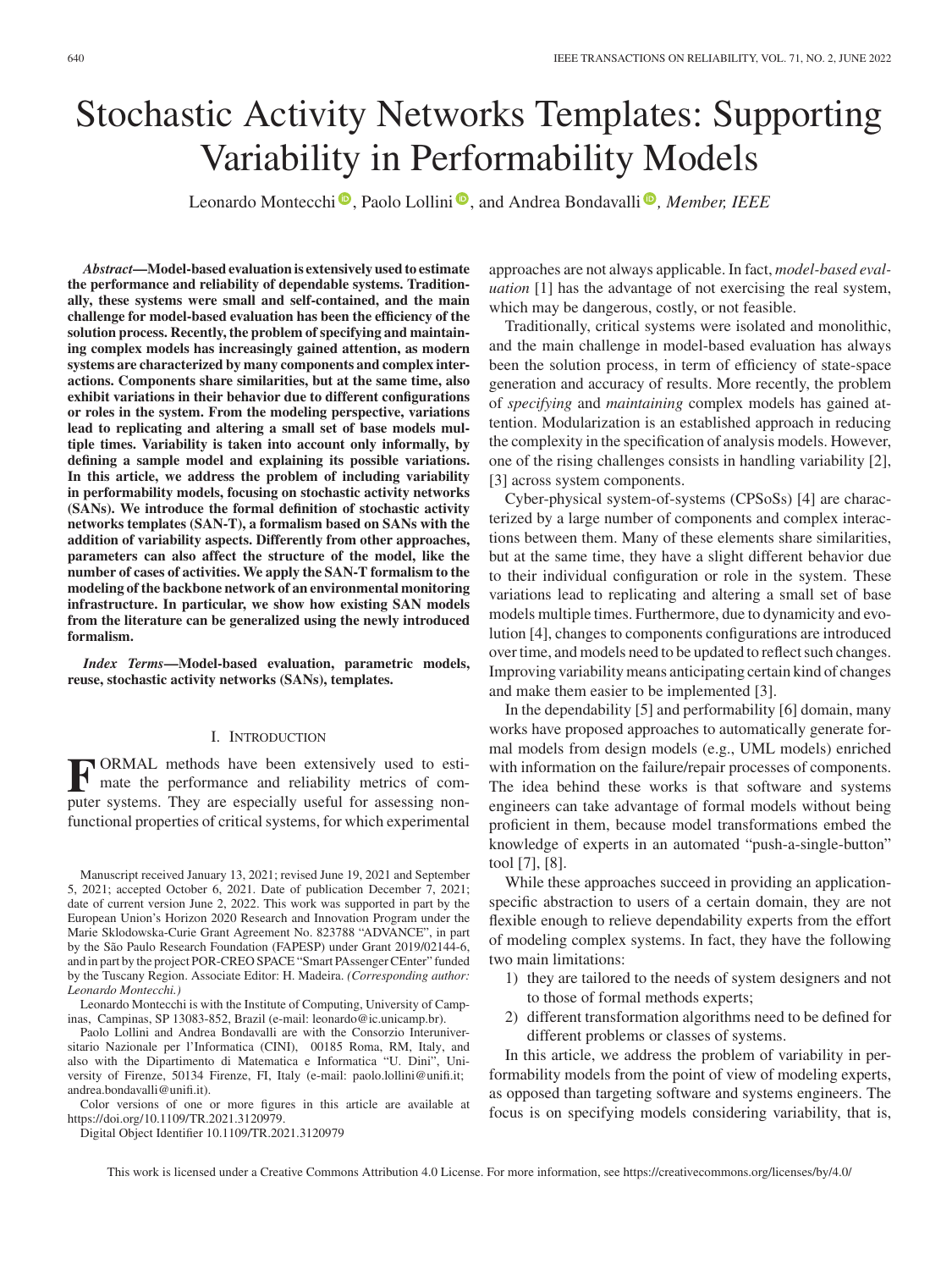anticipating and facilitating changes. We propose a new formalism based on stochastic activity networks (SANs) [9] that we call stochastic activity network templates (SAN-Ts). The idea is to leave some parts of an SAN model unspecified, and to make them depend on parameter values. Differently from what is done, for example, in the Möbius tool [10], in SAN-T models, the parameters can also affect the structure of the model, like the number of cases of an activity. The intended users of our formalism are thus experts in performability modeling, in their task of defining libraries of reusable submodels.

This article complements our recent work in [11], in which we defined a framework to improve reuse of performability models. The approach is based on the concept of *libraries of model templates* that interact using well-defined interfaces and composition rules, specified using the template models description language (TMDL). The framework proposed in [11] is not tied to a specific modeling formalism and can be applied in general to models that are composed by superposition of state variables (i.e., "state sharing"). To achieve such generality, we assumed as prerequisite the existence of the following:

- 1) a *template-level formalism*;
- 2) an *instance-level formalism*;
- 3) a *concretize function*, which generates instance-level models from a template-level model.

The work in this article enables the application of the TMDL framework with SANs, since we introduce here a templatelevel formalism based on SANs and the associated *concretize* function.

The rest of this article is organized as follows. In Section II, we introduce the background and we discuss the related work. In Section III, we present the overall idea of SAN-Ts with a running example, and then, in Section IV, we give their formal definition. In Section V, we define how concrete SAN models can be derived from an SAN-T (i.e., the *concretize* function). Then, in Section VI, we apply the formalism to the modeling of the backbone network of an environment monitoring system. In Section VII, we summarize how this article complements the TMDL framework introduced in [11]. Finally, Section VIII concludes this article.

## II. BACKGROUND AND RELATED WORK

### *A. Model-Based Evaluation*

Model-based evaluation [1] consists in estimating systemlevel metrics through formal models, which typically include stochastic behavior. Model-based evaluation plays a key role in the assessment of critical systems and large-scale infrastructures, where exercising the real system is not feasible.

Various kinds of models can be used for this task. Approaches are typically categorized in combinatorial models and statespace models [1]. *Combinatorial models* describe which combinations of component failures lead to system failure, e.g., fault trees (FTs) [12]. These models are very popular in the industry, as they are simple to understand and they can be evaluated with well-known formulas. However, they assume independent events, and therefore, they cannot represent complex interactions between components or dynamic behavior.

On the other hand, *state-space models* explicitly represent the different states of a system and the possible transitions between them. While being more powerful, these models can quickly become very complex, leading to well-studied problems like state-space explosion and stiffness [1]. One of the most popular formalisms are stochastic Petri nets (SPNs) and their numerous extensions [13]. In particular, the work in this article is based on SANs, which can be considered a variant of SPNs [9], although adopting a different terminology (e.g., *activity* instead of *transition*).

We base our work on SANs because of their wide adoption across different domains, thanks to their flexibility and the support provided by the Möbius tool [14]. For example, recent work has employed models based on SANs to evaluate control strategies of smart grids [15], the availability of a backbone network [16], the performance of scheduling algorithms [17], performability in the railway domain [18], and the quality of experience of a distributed interactive application [19].

#### *B. Stochastic Activity Networks (SAN)*

In their semantics, SANs are similar to generalized stochastic Petri nets (GSPNs) [20] and stochastic reward nets (SRNs) [21], in which immediate transitions have priority over timed ones. Similarly to SRNs, SANs may have marking-dependent elements; however, in SANs, various firing time distributions are supported. The *input gate* and *output gate* primitives can be used to specify arbitrary complex predicates for the enabling of transitions (called activities) and for the effects of transition firings. Activities may have multiple probabilistic outcomes, called *cases*.

A formal definition of SANs was given by Sanders and Meyer in [9]. We recall the basic definitions, on which we will base later for the definition of SAN-Ts.

An activity network (AN) is an eight-tuple [9]

$$
AN = (P, A, I, O, \gamma, \tau, \iota, o)
$$
 (1)

where P is a finite set of *places*; A is a finite set of *activities*; I is a finite set of *input gates*; and O is a finite set of *output gates*. The function  $\gamma: A \to \mathbb{N}^+$  specifies the number of *cases* for each activity, that is, the number of possible choices upon execution of that activity.  $\tau : A \rightarrow \{timed, instantaneous\}$  specifies the type of each activity;  $\iota : I \to A$  maps input gates to activities; and  $o: O \rightarrow \{(a, c) \mid a \in A \land c \in \{1, 2, \ldots, \gamma(a)\}\}\$ maps output gates to cases of activities.

Similarly to Petri nets (PNs), places can hold *tokens*. The number of tokens in each places determines the state of the network, also called its marking. More formally, if  $S$  is a set of places  $(S \subseteq P)$ , a *marking* of S is a mapping  $\mu : S \to \mathbb{N}$ . The value  $\mu(p)$  is the marking of place p, i.e., the number of tokens it holds. The set of possible markings of  $S$  is the set of functions  $M_S = {\mu \mid \mu : S \to \mathbb{N}}$ .

An *input gate* is defined as a triple  $(G, e, f)$ , where  $G \subseteq P$  is the set of input places associated with the gate,  $e : M_G \to \{0, 1\}$ is the enabling predicate of the gate, and  $f : M_G \to M_G$  is the input function of the gate. An *output gate* is a pair  $(G, f)$ , where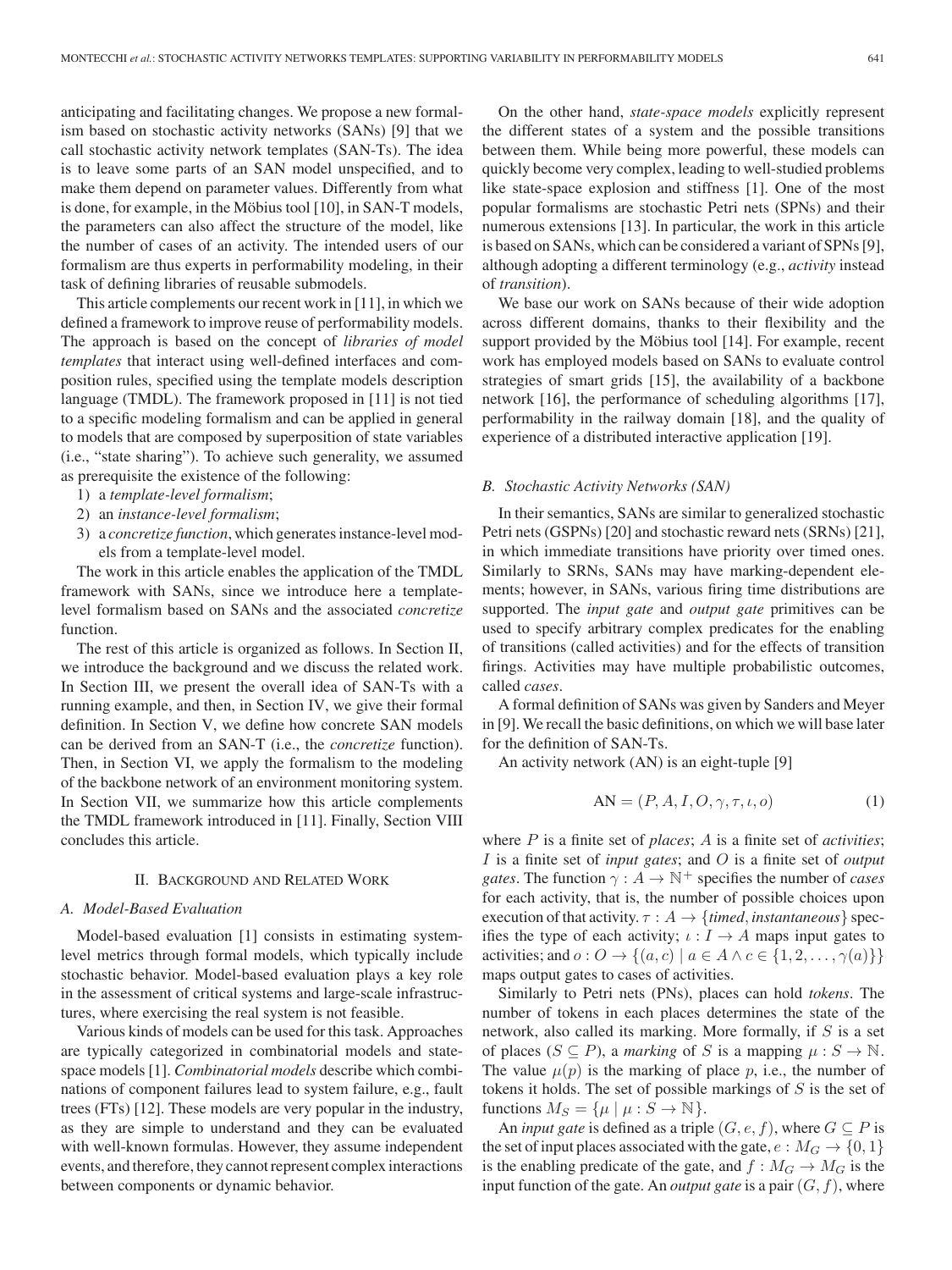An input gate  $g = (G, e, f)$  *holds* in a marking  $\mu$  if  $e(\mu_G)$  = 1. We say that an activity a is *enabled* in a marking  $\mu$  if all the input gates associated with it hold. Intuitively, the behavior of the network is regulated by the following rules:

- 1) when an activity is enabled it can *fire*;
- 2) instantaneous activities have priority over timed activities;
- 3) when an activity fires, one of its cases is selected.

When an activity  $\alpha$  fires in marking  $\mu$ , the new marking is given by  $\mu' = f_{O_n}(\ldots f_{O_1}(f_{I_m}(\ldots f_{I_1}(\mu))))$ , where  $g_i =$  $(G_{I_i}, e_{I_i}, f_{I_i})$  is the *i*th input gate of the activity, and  $o_j =$  $(G_{O_i}, f_{O_i})$  is the *j*th output gate of the selected case. That is, all the functions of all the input gates are computed first, and then, all the functions of the output gates are computed. The complete characterization of the SANs behavior can be found in [9].

A marking in which no instantaneous activities are enabled is a *stable* marking. An activity network is *stabilizing* if, essentially, there is no marking from which it is possible to fire an infinite sequence of instantaneous activities.

Given an AN that is stabilizing in some initial marking  $\mu_0 \in M_P$ , an SAN is formed by defining functions  $C_a$ ,  $F_a$ , and  $G_a$  for each activity a, where:  $C_a \in C$  is a function specifying the probability distribution of its cases;  $F_a \in F$  is a function specifying the probability distribution of its firing delay; and  $G_a \in G$  is a function that describes its reactivation markings [9]. All these functions are allowed to be marking dependent.

$$
SAN = ((P, A, I, O, \gamma, \tau, \iota, o), \mu_0, C, F, G).
$$
 (2)

SANs have an intuitive graphical notation (see [9]). Places are represented as circles, instantaneous activities as thin bars, and timed activities as thick bars. Input gates are represented as leftpointing triangles, while output gates as right-pointing triangles. Cases are represented as small circles next to the activity; if an activity has only one case, the case is omitted from the diagram. Input arcs are considered a special case of the input gate, in which the predicate  $e$  holds when there is at least one token in the connected place, and the function  $f$  removes one token from that place. Similarly, an output arc is a special case of the output gate in which the function  $f$  simply adds one token to the connected place.

Evaluation metrics are defined using *reward structures*, and under certain conditions, the stochastic process underlying an SAN has an exact solution. Otherwise, they can be evaluated by discrete-event simulation, for example, using Möbius [10].

# *C. Related Work*

The problem of simplifying the construction of performability models has been approached in different ways in the literature. Different variants of the original PNs formalism [22] have been defined, some of them enabling more compact and reusable specifications. For example, SRNs [21] contain primitives that allow for a compact specification of SPNs, like marking dependence, variable-cardinality arcs, priorities, etc.

In coloured Petri nets (CPNs) [23], tokens can be distinguished, by attaching information to them. More precisely, tokens can be of different data types, called color sets. Places contain a multiset of tokens of a certain color set, and transitions take into account the color (i.e., value) of tokens in their enabling and firing rules. Hierarchical CPNs support modularization by means of substitution transitions, i.e., a transition is replaced by a whole subnet in a more detailed model. The general formalization encompassing CPNs, basic PNs, and hierarchical PNs is known as high-level Petri nets (HLPNs) [24], [25].

These PNs extensions fold a complex Petri net model into a compact specification. They can address variability aspects to some extent, for example, combining different initial markings and marking-dependent properties. However, variable aspects are limited to the behavior and not to the structure of the model. Besides that, these formalisms can be used to specify concrete models that are directly executed. Using the terminology in [11], CPNs and SRNs can be seen as *instance-level formalisms*. This article focuses on specifying *template-level* models, from which different instances can be derived.

When their color sets are finite, CPNs and HLPNs can be unfolded into a regular PN [23], [26]. Unfolding expands a colored place to multiple normal places, one for each of the possible token colors it can hold. Similarly, a colored transition is expanded to multiple normal transitions, one for each combination of tokens that can enable it. In this perspective, there are some similarities with our *concretize* algorithm described in Section V. However, the general problem of unfolding a CPN is not trivial, because all the combinations of tokens that satisfy transitions guards must be enumerated [27], [28]. Our formalism adds variability to specific aspects of an SAN model, with the intent of defining reusable submodels to be composed according to the methodology in [11]. Being a *template-level formalism*, SAN-T models cannot be directly analyzed.

The work in [29] defined parametric stochastic well-formed nets (PSWNs), a parametric version of SWN. Similarly to our work, PSWNs models are only partially specified, to improve reuse and variability. Parametric behavior is given by export and import functions, which allow color sets and values to be shared between submodels. Composition is achieved by superposition of groups of transitions or places with matching labels. The work has been applied in [30] to the modeling of a fault-tolerant component adopting replica and voting, and it is implemented in the GreatSPN tool [31]. Differently from our proposal, PSWNs models can be instantiated only through composition with other submodels. They however support composition by action synchronization, while we focus on state sharing.

As mentioned earlier, SANs can also be considered a variant of SPNs [9]. In their Möbius implementation [10], they support tokens having different datatypes, including structured datatypes. SANs models can be composed using the Rep/Join state sharing formalism [32]; however, which state variables are composed, and how, must be specified manually. The Möbius implementation of SANs permits using variables, which however can only impact the behavior of the model and not its structure. In this article, we define parametric ("template") SAN models, whose structure *and* behavior can depend on parameters.

A well-established research line focuses on applying modeldriven engineering (MDE) [33] techniques to automatically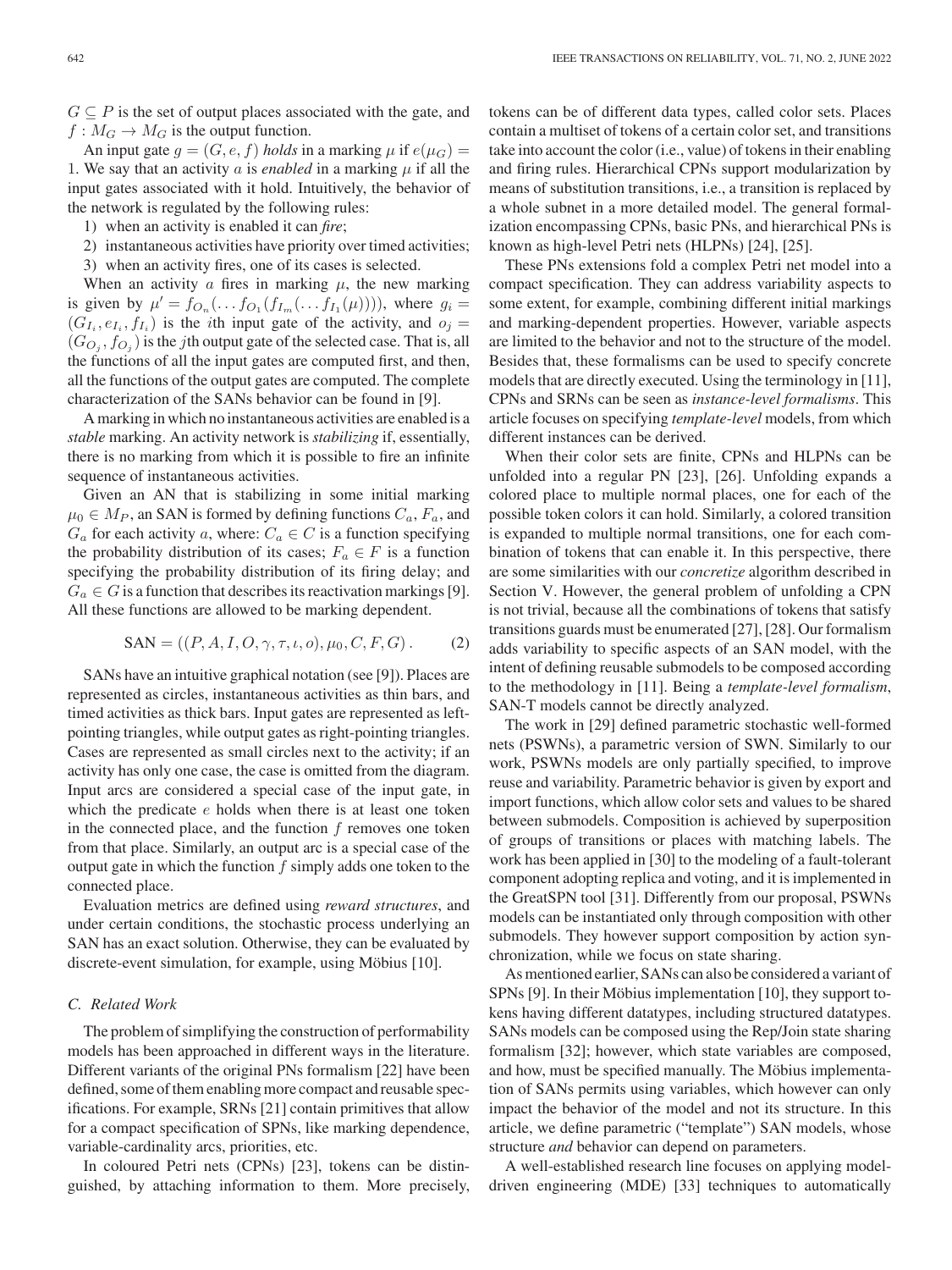derive dependability models from UML models or similar representations, e.g., see [7], [8], and [34]. However, such approaches typically provide an application-specific abstraction to users of a certain domain, and then, they automatically derive formal models defined by an expert. Instead, our approach is targeted at dependability modeling experts, and it focuses on constructing reusable models including variability.

The recent work in [35] proposed dependence-aware replication (DARep), an efficient method to replicate SAN models while still maintaining their identity, as opposed to the traditional replica operator in which instances are indistinguishable. The method uses a matrix to specify dependencies across statevariables of instances, and an efficient algorithm [36] to reflect them in the discrete-event simulator generated by Möbius.

The work on DARep is probably the most similar to our proposal. However, there are two main differences between the two approaches. First, DARep focuses on replicating identical SAN models, with alterations in the state variables shared between them. In this aspect, our approach is more general, since it allows variability in the entire structure of an SAN model (instead than on "interfaces" only), and it permits to generate SAN instances that can be composed by either Join or Rep operators. Second, the main motivation behind DARep is to improve the performance of simulation solvers [35], while we focus on the formalization of the concept of SAN-T itself, and we consider solution methods out of the scope of this article.

#### III. MOTIVATING EXAMPLE

In this section, we introduce an example to motivate our approach. We first provide an overview of the reference system, then we discuss the challenges in modeling it using ordinary SANs, and finally, we extract a running example to be used in the rest of this article.

# *A. Brazilian Environmental Data Collection System (BEDCS) System*

The BEDCS, also known in Portuguese as *Sistema Brasileiro de Coleta de Dados Ambientais (SBCDA)*, is a large-scale environmental monitoring infrastructure owned by the National Institute of Space Research of Brazil (INPE) [37], [38]. Among the other applications, it supports the monitoring of the Amazon rainforest, both in Brazil as well as in other South American countries [39], [40].

The BEDCS is composed of three segments: space, ground, and application (see Fig. 1). The *application segment* features a deployment of approximately 800 automated platforms scattered throughout the country and at sea. In each of these data collection platforms (DCPs), groups of sensors collect different kinds of environmental data. The *space segment* consists of satellites, which carry a data-collecting transponder and periodically receive the data collected by the DCPs. Satellites also collect data by themselves, typically Earth images or physics-related measurement like density of electrons. Finally, the *ground segment* consists of ground stations for the reception of data from satellites, a center for remote control and tracking, and a mission center responsible for data processing and dissemination to the



Fig. 1. Network architecture of the Brazilian Environmental Data Collection System (BEDCS). Figure adapted from [41].

end users. The data are stored at the mission center, where they are processed and made available to end users through a web interface.

Due to the large number of applications relying on it [42], the system has to fulfill strict non-functional requirements; among others: *availability* of the platform to end users;*reliability* of the data collection functionality, in order not to miss data points; and *performance* of data transmission, both DCPs to satellites and satellites to ground station. Note that low performance in data transmission may also cause data loss, in case the buffers of satellites or DCPs become full.

The system, which is in operation since the 90s, has gained importance in the Brazilian and International community over time, resulting in an increasing demand for system modernization, for the provision of new services, and for improvements in performance and dependability. In this context, model-based evaluation is a valuable tool to help engineers understanding the impact of maintenance actions, and to support informed design decisions.

The BEDCS is one of the two case studies of the ADVANCE project [43], whose objective is to define new verification and validation techniques for cyber-physical systems. Within the project, the system is being analyzed according to different points of view, supporting the INPE in its evolutive maintenance efforts.

## *B. Challenges*

The BEDCS is a representative example of a CPSoS: It is composed of a large number of components, with complex interactions between them that possibly change over time, and it is organized as SoS architecture. That is, its constituent systems (CSs) may have different governance and ownership (e.g., satellites and sensors deployed by third parties) and they are put together to provide a higher goal that could not be provided by individual CSs alone.

Model-based evaluation is the primary evaluation means for this kind of system, due to the difficulties in applying experimental approaches, especially at system level. However,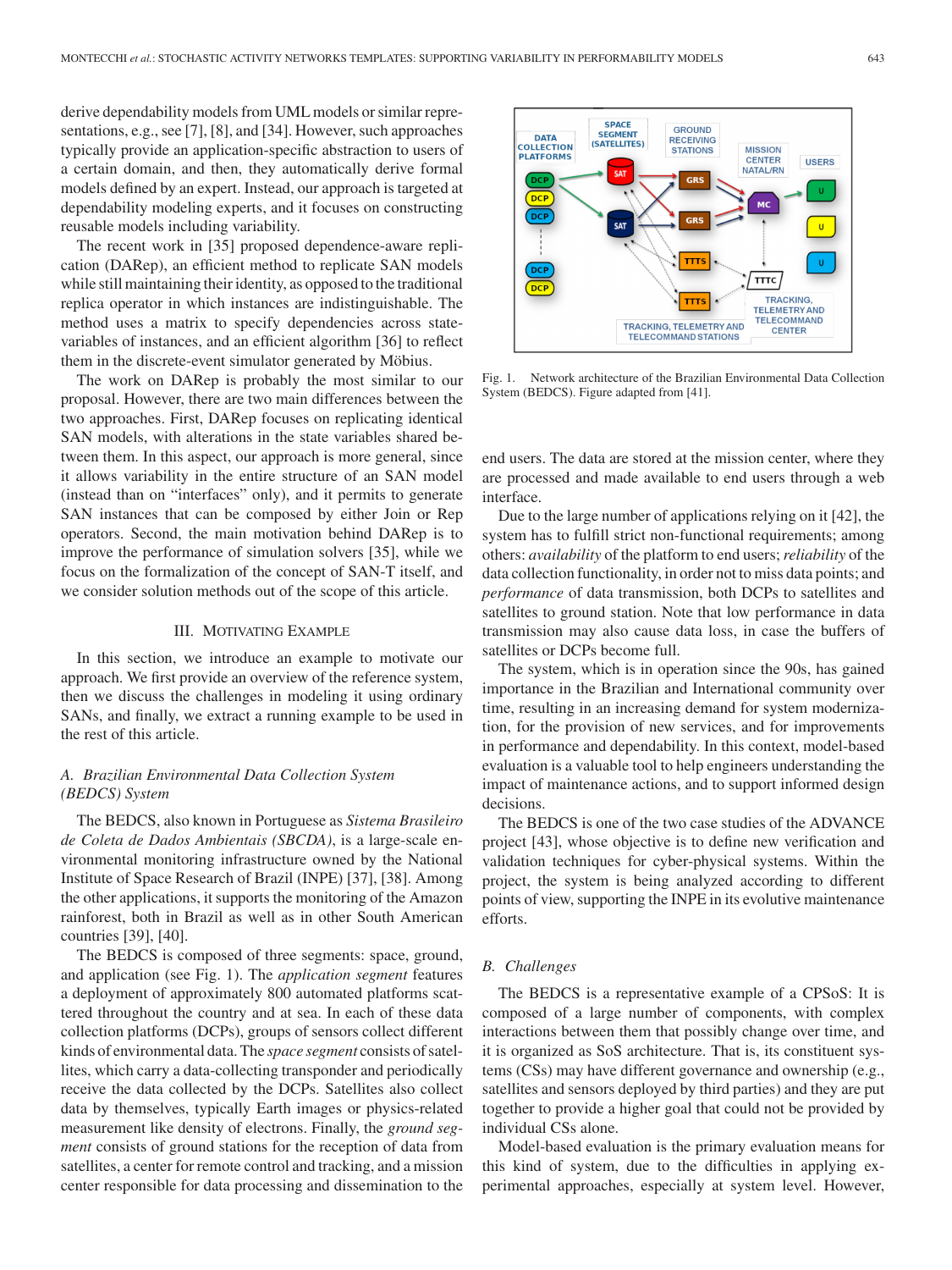when modeling systems like BEDCS with SANs or similar formalisms, practical issues concerning the scalability arise. Scalability in the solution process is a well-known problem that has been addressed in several ways, e.g., see [1], [31], and [44]. Instead, in this article, we address the challenges concerning the *specification and maintenance* of such models.

In this perspective, the main challenge is represented by the large number of similar components, which exhibit variability aspects due, for example, to different roles, location, or configuration. Furthermore, these aspects can change over time, leading to what in software engineering is known as *variability in space and time* [45]. In the BEDCS case, variability exists in different aspects. As a simple example, each satellite may use a subset of the available communication protocols, which has impact on which DCPs it may receive data from. More in general, different dependencies may exist between system components. Often, a certain relation or global behavior can be described in a general way. However, its *instances* vary depending on the number and kind of components involved, and possibly other context-dependent parameters.

To some extent, this problem is being addressed by modularization. When modeling a complex system with SANs, the complete model is typically built out of a well-defined set of submodels representing specific aspects of the system, which are then composed by state sharing, following predefined rules. Basic building blocks are first identified (e.g., components or functions), and then, examples of the corresponding SAN models are described. Variability is addressed by defining these building blocks in a general way, as "templates," explaining how variants can be derived from a general abstract structure.

This kind of approach has been used by different authors in the construction of models based on SANs, but always in an informal way; see, for example, [15], [16], [19], and [46]. In fact, while an SAN can be used to accurately describe the model of a specific *instance* of a building block, with its specific characteristics, the general structure of the model and its possible variations can only be described with examples or with descriptions in natural language. This is especially true when variations affect the model structure, e.g., number and names of places or number of cases of activities.

The SAN-T formalism that we define in this article aims to solve this problem, by providing a formal way to specify a general (i.e., template) SAN model *and* its possible variations. The idea is to provide an abstract representation of multiple SAN models that exhibit similar structure and behavior, but having some systematic differences that can be parameterized. Then, from such base skeleton, different variants can be generated, based on the values assigned to its parameters.

#### *C. Running Example: The* User *Model*

We introduce here one of the building blocks of the BEDCS model, which will be used as running example.

Among the other things, the BEDCS model has to take into account for different kinds of services (e.g., raw picture data transfer or telemetry to satellites), having different characteristics but a similar behavior. Also, different kinds of user models are needed, having access to different subsets of these services, and accessing services with different probabilities. Metrics of interest are both related to performance (e.g., throughput) and reliability (e.g., disconnection probability).

The basic idea behind SAN-Ts is visualized in Fig. 2. The SANs models in Fig. 2(a) and (b) are adapted from [47], in which we modeled a vehicular network. We chose this example for its simplicity; a more extensive application of the SAN-T formalism is described later in Section VI.

The behavior represented by the two SAN models in Fig. 2(a) and (b) is the following. Each user is initially in idle state, and may then, request a network service. With a certain probability they can request one of the services that are available to them, by adding a token in the corresponding place. While the service is being delivered, a token stays in the place with the corresponding identifier (e.g., Req1 or Req6). The request can fail or be dropped; in these cases, a token is received in the corresponding place, and the user returns to idle state. The figure shows two instances of the model: an *internal* user may request services 1, 6, and 7, with the respective probabilities, while a *press* user may request services 3 and 7 only, with different probabilities.

It is clear that the two models have a similar structure. In fact, they differ only by the number of services available to the user, the identifiers of those services, and the probabilities of the user requesting each service. The structure of these two models can be generalized by establishing the following informal rule: *"Create one place ReqX for each of the services that are available to the user, and name them according to the identifier of these services. The activity request should have the same amount of cases as the number of ReqX places, and each of them should have an output arc connecting the case to the corresponding ReqX place. The probabilities associated with request cases are set based on a vector parameter having the same length as the number of services available to the user."* This would result in an SAN "template," depicted in Fig. 2(c), which abstracts the common structure among models of different users.

Note that the template in Fig. 2(c) does not represent the instances in Fig. 2(a) and (b) only, but in general, any SAN model that follows the same pattern. Having to maintain similar models that only differ from some details is a common issue in the modeling of complex systems. The formal definition of the *User* SAN-T model is discussed later in Section IV-F.

#### IV. STOCHASTIC ACTIVITY NETWORK TEMPLATES (SAN-TS)

### *A. Overview and Design Choices*

In the definition of the SAN-T formalism, we focus on supporting the specification of reusable submodels that are meant to be composed by state sharing (i.e., place superposition), and that can be used with the approach presented in [11]. The objective is to be able to reuse a submodel in different configurations of a global system model. We focus, therefore, on variability with respect to places, which constitute the "interface" of an SAN model with the other submodels.

Another strategy for the composition of SPNs-based models is action synchronization. However, despite the support of tools like Möbius [14], this approach is not particularly common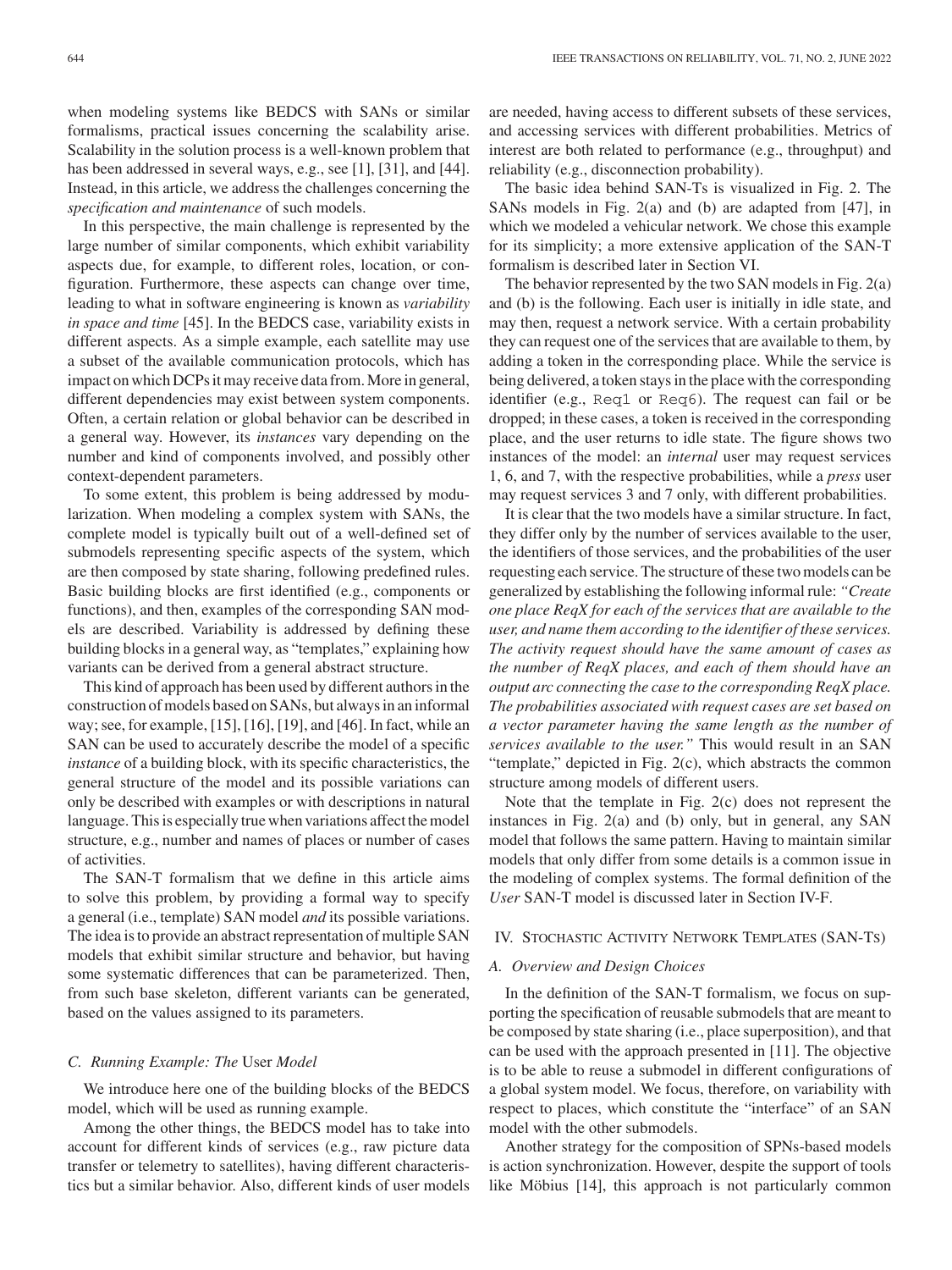

Fig. 2. General idea of SAN-Ts. The two SAN models in (a) and (b) have a similar structure and behavior, and are meant to be connected with other SAN models in the same way. This structure can be abstracted into an SAN-T model as depicted in (c), where dashed elements are template versions of SAN elements, i.e., activity templates and place templates. (a) *UserInternal* SAN model. (b) *UserPress* SAN model. (c) *User* SAN-T model.

in performability evaluation. Possibly, this is because of the problems raised by synchronization of timed transitions (i.e., defining the resulting firing distribution). Also, there is often greater interest in the current state of system components (e.g., healthy, failed, degraded, etc.), rather than in how a component behaves internally. State sharing is, therefore, a more flexible modularization solution for this domain.

Based on these considerations, we allow the *number of places* in an SAN-T model to be parametric, while the *number of activities* is instead fixed. In the proposed approach, replication of activities, or parts of a model involving a sequence of activities, is done by creating multiple instances of a template and composing them as in [11]. The objective of our work is being able to define libraries of small, reusable, templates for performability evaluation based on SANs.

#### *B. Preliminary Definitions*

We first introduce some basic notations that will be used in the rest of this article. In particular, the following definitions clarify what is a parameter of a template model, and how it connects to the rest of the formalism.

We adopt the definitions of *sort*, *operator*, *term,* and *assignment* from the ISO/IEC 15909 standard [25], which apply to a wide range of PN-based formalisms, including SANs. According to this formalization, the set of possible values held by a place is defined by its associated *sort* (i.e., type).

<sup>A</sup> *many-sorted signature* is a pair (S, O), where S is a set of sorts and O is a set of *operators*, together with their arity. The arity is a function  $O \to S^* \times S$ , where  $S^*$  is the set of finite sequences over S, including the empty string  $\varepsilon$ . The arity function defines, for each operator, the number and sort of its input parameters  $(S^*)$ , and the sort of the produced result  $(S)$ . An operator can be denoted as  $o_{(\sigma,s)}$ , where  $\sigma \in S^*$  are the input sorts, and  $s \in S$  is the output sort. Constants are operators with empty input sorts, and are denoted as  $o_{(\varepsilon,s)}$  or simply  $o_s$ .

We denote with  $\Delta$  a set of parameters; an element of  $\Delta$  of sort  $s \in S$  is denoted with  $\delta_s$ .  $\Delta_s \subseteq \Delta$  is, therefore, the set of parameters of sort s.

*Terms* of sort  $s \in S$  may be built from a signature  $(S, O)$ and a set of parameters  $\Delta$ . Intuitively, these are all the possible expressions of sort s made of any legit combination of operators in O and parameters in  $\Delta$  [25]. The set of terms of sort s is denoted by TERM( $O \cup \Delta$ )<sub>s</sub>. To simplify the notation, in the rest of this article, we will use  $TERM<sub>s</sub>$ , unless there are ambiguities on the adopted O and  $\Delta$  sets.

A *many-sorted algebra*  $H = (S_H, O_H)$  provides an interpretation of a signature  $(S, O)$ . For every sort  $s \in S$ , there is a corresponding set of values  $H_s \in S_H$ , and for every operator  $o_{(s_1...s_n,s)} \in O$ , there is a corresponding function in  $o_H \in O_H$ , such that  $o_H : H_{s_1} \times \ldots \times H_{s_n} \to H_s$ .

Given a many-sorted algebra  $H$ , and many-sorted parameters in  $\Delta$ , an *assignment* for  $\Delta$  under H is a family of functions  $\xi$ , comprising a function  $\xi_s : \Delta_s \to H_s$  for each sort  $s \in S$ . The concept of assignment may be extended to terms, thus obtaining the family of functions Val<sub> $\xi$ </sub> comprising the function Val<sub>s,  $\xi$ </sub>: TERM<sub>s</sub>  $\rightarrow$  H<sub>s</sub> for each sort  $s \in S$  [25].

To support the subsequent definitions, we require the existence of at least the "integer," "real," "boolean," "ordered set of integers," and "ordered set of reals" sorts, in which we consider sets to be ordered. Formally, we assume a signature  $(S, O)$ , such that  $\{Int, Real,$ Bool, OrderedSet $\{\text{Int}\},$  OrderedSet $\{\text{Real}\}\subseteq S$ , and O contains the common operators applicable on such sorts. In particular, besides the standard arithmetic operators, in the rest of this article, we will use the *size* operator,  $|x|$ , which returns the number of elements in a set x, and the *element at* operator,  $x[i]$ , which returns the *i*th element in the ordered set x. The corresponding many-sorted algebra is  $(S_H, O_H)$ , with  $\{N, \mathbb{R}, \{0,1\}, \mathcal{P}(\mathbb{N}), \mathcal{P}(\mathbb{R})\} \subseteq S_H$ , and  $O_H$  containing the set of functions corresponding to operators in  $O$ , which are not detailed here for simplicity.

## *C. SAN-T Formal Definition*

Based on the previous definitions, we can now introduce the formal definition of SAN-T. Formally, an SAN-T is a tuple

$$
SAN-T = (\Delta, \tilde{P}, \tilde{A}, \tilde{I}, \tilde{O}, \tilde{\gamma}, \tilde{\tau}, \tilde{\iota}, \tilde{o}, \tilde{\mu}_0, \tilde{C}, \tilde{F}, \tilde{G})
$$
 (3)

where  $\Delta$  is a set of parameters, and elements marked with a tilde accent,  $\tilde{\cdot}$ , are modified versions of elements existing in plain SANs (see Section II-B), reformulated to take parameters into account.

In more details, as follows.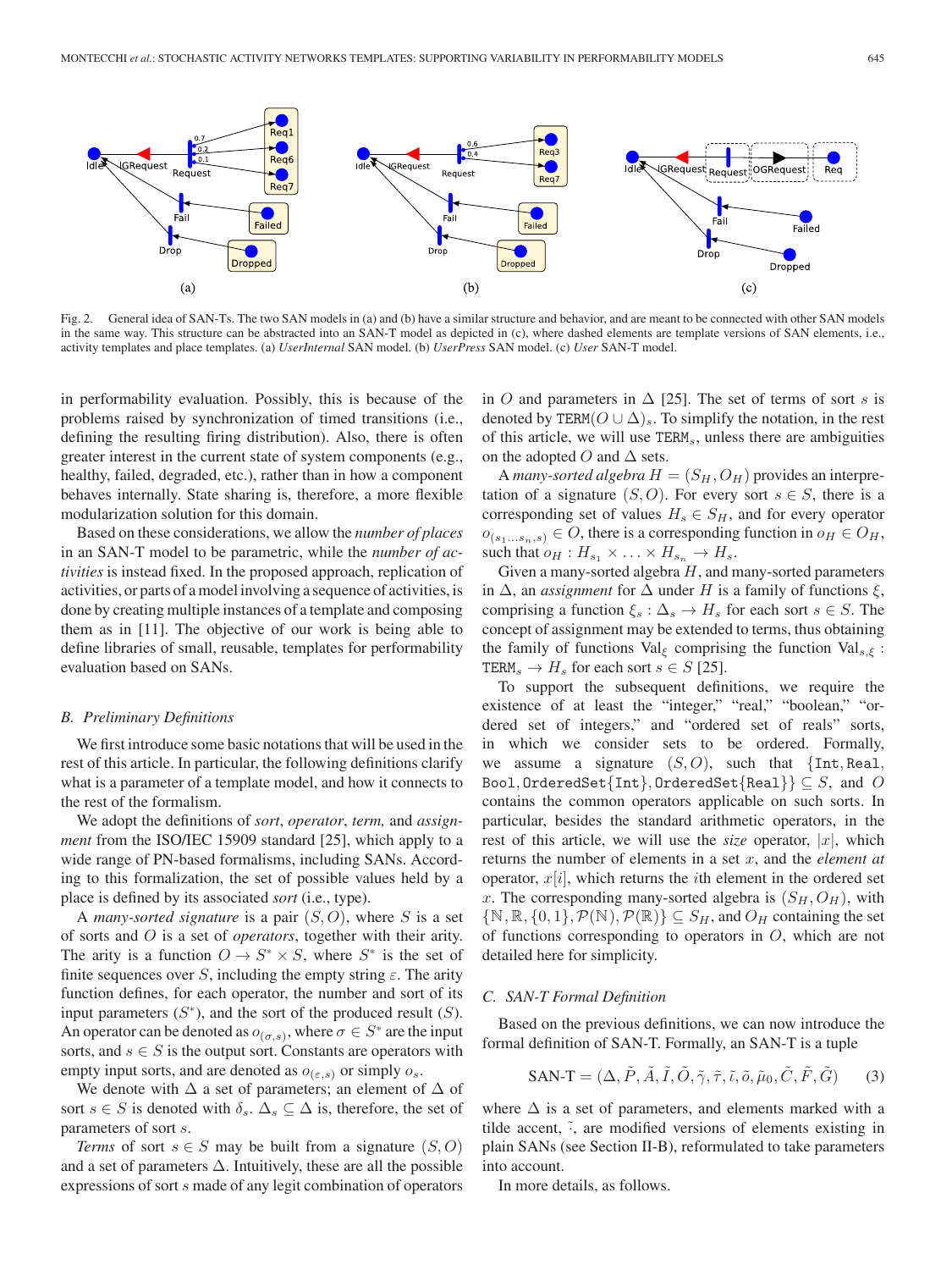- 1)  $\Delta$  is the sorted set of *parameters* of the template.
- 2)  $\dot{P}$  is a finite set of *place templates*. A place template can be seen as a placeholder for multiple places that, in a regular SAN model, would be strongly related to each other and would vary in different instances of the same template. Based on parameters' values, a place template will be expanded to a precise set of concrete places. Place Req in Fig. 2(c) is an example of place template.

Formally, a place template is defined as a pair  $(\tau, k)$ , where  $\tau$  is the name of the place, and  $k \in \text{TERM}_{\text{OrderedSet}}\{\text{Int}\}\$  is its multiplicity. Evaluating the term  $k$  with respect to an assignment  $\xi$  identifies a set of integer indices  $K \subset \mathbb{N}$ . Such indices determine the set of places to which, with the given assignment of parameters, the place template is expanded. Normal places (i.e., those always expanding to a single place of ordinary SANs) are those for which  $Val_{\xi}(k) = \{1\}$  for any assignment  $\xi$ .

- 3) A is a finite set of *activity templates*.
- 4)  $\overline{I}$  is a finite set of *input gate templates*.
- 5) O˜ is a finite set of *output gate templates*.
- 6)  $\tilde{\gamma}$  :  $\tilde{A} \rightarrow$  TERM<sub>Int</sub> specifies the *number of cases* for each activity template. For any activity template  $\tilde{a} \in A$ , evaluating  $\tilde{\gamma}(\tilde{a})$  with respect to an assignment  $\xi$  yields an integer number, which determines the number of cases of  $\tilde{a}$  under that assignment, i.e.,  $\text{Val}_{\xi}(\tilde{\gamma}(\tilde{a})) \in \mathbb{N}$ .
- 7)  $\tilde{\tau}: A \rightarrow \{timed, instantaneous\}$  specifies the *kind of each activity template*, exactly as in ordinary SANs.
- 8)  $\tilde{\iota}: I \to \tilde{A}$  maps *input gate templates to activity templates.*
- 9)  $\tilde{o}$  :  $\tilde{O} \rightarrow \tilde{A}$  maps *output gate templates to activity templates*.

In order to completely define the elements of an SAN-T, the concept of marking needs to be extended. In particular, we need to take into account for the existence of place templates. In general, the marking of a place template is not a single value (like in ordinary SANs), but a *function*, which associates a value to each index of the place template. We call this function the *marking template* of a place.

Let  $F_N$  be the set of all the possible functions  $f : \mathbb{N} \to \mathbb{N}$ , i.e.,  $F_{\mathbb{N}} = \{f \mid f : \mathbb{N} \to \mathbb{N}\}\.$  If  $\tilde{S} \subseteq \tilde{P}$  is a set of place templates, a *marking* of  $\tilde{S}$  is a mapping  $\tilde{\mu} : \tilde{S} \to F_N$ . In the particular case in which a place does not have variability, the marking template will be a constant function. The set of possible markings of  $S$  is the set of functions  $\tilde{M}_{\tilde{S}} = {\tilde{\mu} \mid \tilde{\mu} : \tilde{S} \to F_{\mathbb{N}}}$ .

Based on these definitions of *marking* and *marking template*, most of the other elements of an SAN-T can be defined by adapting the definitions in [9] to make them depend on the assignment of parameters  $\xi$ . In the following, we denote with  $\Xi$ the set of all the possible assignments.

An *input gate template* defines an enabling condition for an activity template, and an input function that specifies how the marking is altered by the firing of the activity. An input gate template will always result in a single input gate in the concrete SAN model. Still, the projected output gate may depend on the assignment of parameters. Formally, an *input gate template* is defined as a triple  $(G, \tilde{e}, f)$ , where  $G \subseteq P$  is the set of input places associated with the gate,  $\tilde{e}: M_{\tilde{G}} \times \Xi \to \{true, false\}$ 

is the enabling predicate, and  $\tilde{f}$  :  $\tilde{M}_{\tilde{G}} \times \Xi \to \tilde{M}_{\tilde{G}}$  is the input function.

In ordinary SANs, an output gate defines an output function that is executed upon the firing of an activity. Differently from an input gate, it is associated to an individual case of an activity. In SAN-Ts, an *output gate template* has a similar purpose. However, since the number of cases of an activity template is not known beforehand, the gate is connected directly to the activity. When a regular SAN is generated from the template, an output gate template will be expanded to multiple concrete output gates, depending on the number of cases of the activity to which it is connected.

Formally, an *output gate template* is a pair  $(\tilde{G}, \tilde{f})$ , where  $\tilde{G} \subseteq$  $\ddot{P}$  is the set of output places associated with the gate, and  $f$ :  $\tilde{M}_{\tilde{G}} \times \mathbb{N} \times \Xi \to M_{\tilde{G}}$  is the output function of the gate. It should be noted that the output function  $f$  depends on the index of the case of the associated activity template  $(N)$ , as well as on the assignment of values to parameters  $(\Xi)$ .

The probability of cases of an activity template is given by the *case distribution assignment* C, which defines a function  $C_{\tilde{a}} \in \tilde{C}$  for each activity template  $\tilde{a} \in \tilde{A}$ . Such functions also depend on parameters, thus,  $\tilde{C}_{\tilde{a}}$  :  $\tilde{M}_{\tilde{P}(\tilde{a})} \times \mathbb{N}^+ \times \Xi \rightarrow [0, 1],$ where  $\tilde{P}(\tilde{a})$  is the set of input and output places of the activity. For the model to be well-formed, the following must hold:  $(\sum_{1 \leq i \leq \text{Val}_{\xi}(\tilde{\gamma}(\tilde{a}))} C_{\tilde{a}}(\mu, i, \xi)) = 1$ . This means that the proba-<br>bilities of the cases of the activity instance should sum to 1 bilities of the cases of the activity instance should sum to 1, which also implies that the probability of cases beyond those generated with the given assignment  $\xi$  should be zero.

Similarly, the firing time of activities is given by the *activity time distribution assignment*  $\tilde{F}$ , which defines a function  $\tilde{F}_a \in$ F for any timed activity template a, with  $F_a : \mathbb{R} \times M_{\tilde{P}} \times \Xi \rightarrow$  $[0, 1]$ . That is, the probability of a certain firing time  $(\mathbb{R})$  depends on the marking  $(M_{\tilde{P}})$  and on the parameters assignment (Ξ).

The reactivation function of activity templates is given by the reactivation function assignment  $G$ , such that for any timed activity template a, function  $\tilde{G}_a \in \tilde{G}$  defines the reactivation markings, with  $G_a : M_{\tilde{P}} \times \Xi \to \wp(M_{\tilde{P}})$  and  $\wp(M_{\tilde{P}})$  denoting the power set of  $M_{\tilde{P}}$ .

Finally, the initial marking of an SAN-T should also depend on the assignment of values to parameters. For this reason, it is defined by the function  $\tilde{\mu}_0 : \Xi \to \tilde{M}_{\tilde{P}}$ . The original definition of SANs requires the initial marking  $\mu_0(\xi)$  to be a stable marking in which the network is stabilizing (see Section II-B). However, because in SAN-T, the actual structure of the model is not completely specified until a value is assigned to all the parameters, we relax this constraint. Well-formedness checks on the structure of the resulting SAN models can be performed at the time of instantiation, based on existing techniques that are applied to ordinary SAN models (e.g., [48]).

# *D. Arc Templates*

One of the distinguishing features of SPNs and their extensions is their convenient graphical notation, which permits describing most aspect of a model using a diagram. In particular, SANs use input arcs and output arcs, represented by arrows in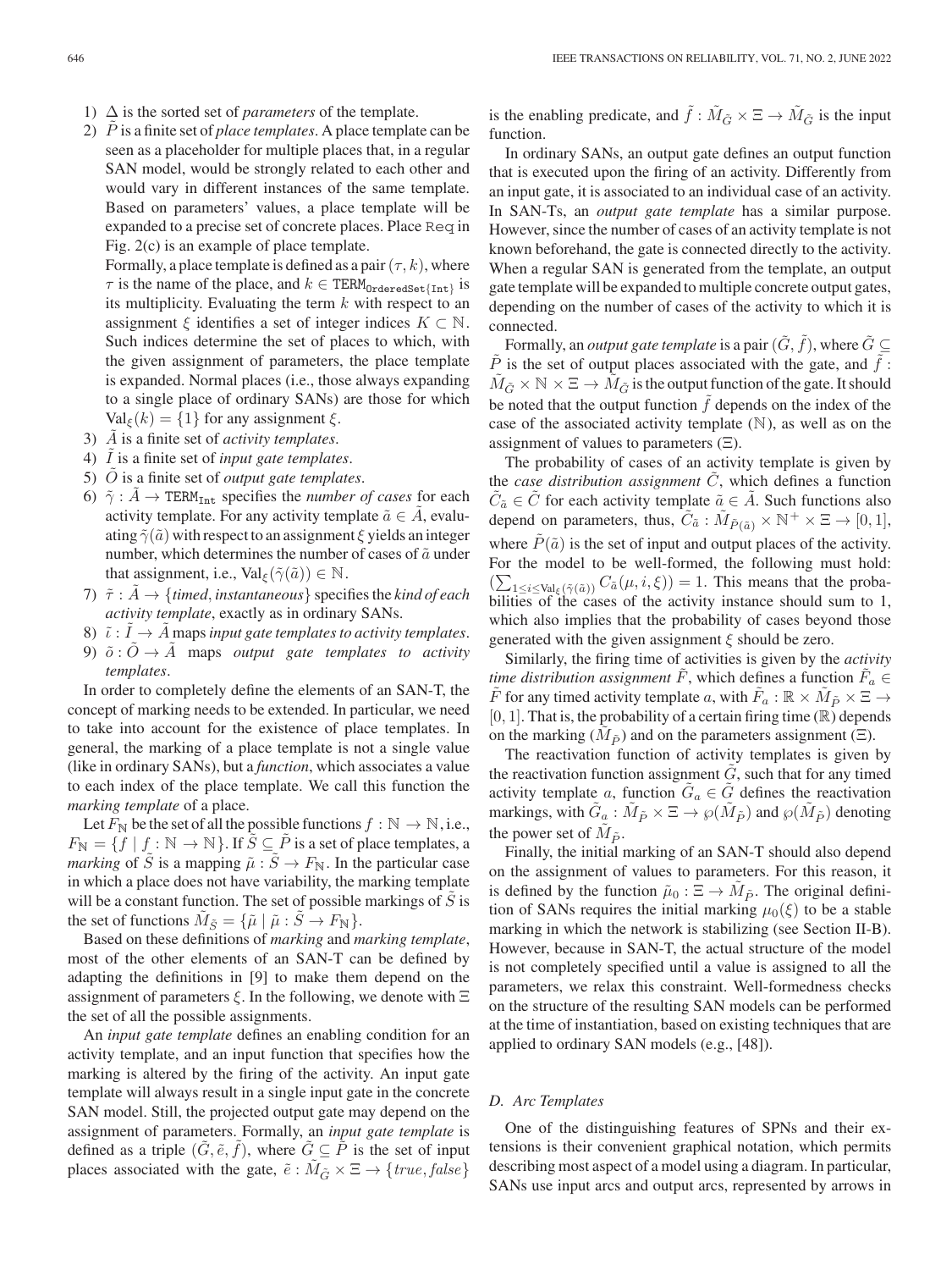the diagram, as the graphical representation of particular cases of input gates and output gates, respectively. Following the same idea, we propose a graphical representation of a subset of the new concepts introduced in SAN-Ts.

*1) Output Arc Templates:* In ordinary SANs, an *output arc* connecting activity  $a$  and place  $p$  represents an output gate whose function simply adds one token to place p.

Without additional information, drawing a "normal" output arc in an SAN-T can be ambiguous. For example, it is not specified whether the arc should add one token to all the instances of the place template, or only to one of them. Therefore, we extend this concept introducing output arc templates, which can be used in SAN-T models.

Considering an SAN-T model as defined previously, an *output arc template* connects an activity template  $a_{\rm src} \in A$ to a place template  $p_{\text{dest}} \in \hat{P}$ . An output arc template has a *label* that defines the function f of the corresponding gate template. The syntax of the label is given by the following grammar.

$$
\langle \text{oatlabel} \rangle \models \langle \text{out} \rangle \mid \langle \text{int} \rangle \rightarrow \langle \text{out} \rangle \mid \langle \text{int} \rangle \rightarrow \langle \text{out} \rangle / \langle \text{out} \rangle
$$
  

$$
\langle \text{out} \rangle \models \langle \text{int} \rangle \mid + \langle \text{int} \rangle
$$
  

$$
\langle \text{int} \rangle \models any integer term t \in \text{TERM}(O \cup \Delta \cup \{ \otimes, \odot \})_{\text{Int}}.
$$

The term  $\odot$  is a placeholder for the index of the case of the associated activity template  $a_{\rm src}$ , while  $\otimes$  is a placeholder for the index of places generated from place template  $p_{\text{dest}}$ .

A label may specify an unconditional expression,  $\langle out \rangle$ , or a conditional expression,  $\langle \text{int} \rangle \rightarrow \langle \text{out} \rangle / \langle \text{out} \rangle$ .

When an *unconditional expression* is specified, the same expression is used for all the places derived from place template  $p_{\text{dest}}$ . The expression may specify that the marking of the place(s) should be *set* to a certain value,  $\langle \text{int} \rangle$ , or that a number of tokens should be *added* to the marking,  $+\langle \text{int} \rangle$ . The actual value is specified by a term (i.e., expression) of integer type. Note that in this case, the integer term may also include the  $\odot$  and  $\otimes$ operators, and may, therefore, depend on them. For example, the label "+3⊗" specifies that to each place derived from  $p_{\text{dest}}$ it should be added a number of tokens equal to three times its index.

A *conditional expression* allows specifying a different expression for a specific instance of the place template. The expression  $\langle \text{int} \rangle \rightarrow \langle \text{out} \rangle$  means that for the place template with index  $\langle \text{int} \rangle$ , the specification  $\langle \text{out} \rangle$  will be used, while for all the other ones, the marking is left unchanged. An explicit assignment can be added for the other places, by adding a second  $\langle \text{out} \rangle$  element. For example, the label " $1 \rightarrow +2/0$ " means that for instance of place  $p_{\text{dest}}$  having index 1, the marking should be incremented by two tokens, while for all the other instances, it should be set to zero.

When no label is specified, the label " $+1$ " is assumed, that is, one token is added to all the instances of the  $p_{\text{dest}}$  place. When the place template has multiplicity  $\{1\}$ , and the number of cases of the transition is fixed, an arc with label " $+1$ " corresponds to a "normal" output arc.

*2) Input Arc Templates:* A similar approach can be followed for input arcs. However, in this case, the label must also specify the input predicate, in addition to the input function.

An *input arc template* connects a place template  $p_{src} \in P$  to an activity template  $a_{\text{dest}} \in A$ . The *label* of an input arc template is defined by the following grammar, where  $\otimes$  is a placeholder for the index of places derived from  $p_{src}$ .

$$
\langle \text{iatlabel} \rangle \models [\langle \text{pred} \rangle \mid \langle \text{func} \rangle \mid -\langle \text{int} \rangle
$$
  

$$
\langle \text{pred} \rangle \models \forall \langle \text{cond} \rangle \mid \exists \langle \text{cond} \rangle \mid \langle \text{int} \rangle \langle \text{cond} \rangle
$$
  

$$
\langle \text{cond} \rangle \models = \langle \text{int} \rangle \mid \rangle \langle \text{int} \rangle
$$
  

$$
\langle \text{func} \rangle \models \langle \text{int} \rangle \mid -\langle \text{int} \rangle
$$
  

$$
\langle \text{int} \rangle \models any integer term t \in \text{TERM}(O \cup \Delta \cup \{\otimes\})_{\text{Int}}.
$$

The label of an input gate template may specify explicitly both the predicate and the input function,  ${\langle \text{pred} \rangle}$   ${\langle \text{func} \rangle}$ , or the input function only,  $-\langle \text{int} \rangle$ , leaving the predicate implicit. The input function  $\langle \text{func} \rangle$  is specified in a similar way as for output arc templates: it can set the marking of all the places to a specific value, or it can subtract a certain number of tokens.

The predicate is composed of a quantifier and a condition. The condition  $\langle \text{cond} \rangle$  specifies a condition on the marking of the connected place template, while the quantifier specifies on which instances of that place the condition should hold.

The predicate  $\forall$ {cond} is true when the markings of all the concrete places derived from  $p_{src}$  satisfy the condition  $\langle \text{cond} \rangle$ . The predicate  $\exists$  (cond) is true if at least one place instance satisfies that condition. Finally, the predicate  $\langle \text{int} \rangle$   $\langle \text{cond} \rangle$  is true if the marking of the place instance having index corresponding to  $\langle \text{int} \rangle$  satisfies the condition. When the predicate is stated explicitly, the input function is applied only to places satisfying the condition, that is: all the places in the case of  $\forall$  (cond); only the places satisfying the condition in the case of  $\exists$ {cond}; and only the place with index  $\langle \text{int} \rangle$  in the case of  $\langle \text{int} \rangle$   $\langle \text{cond} \rangle$ .

For example, the label " $\exists$  = 1 0" means the following:

- 1) the predicate is true if at least one of the place instances has exactly one token;
- 2) the function sets the marking of all the place instances satisfying the condition to zero.

When no  $\langle \text{pred} \rangle$  term is specified, the input function may only remove a certain number of tokens, and the predicate is considered to hold if all the place instances contain at least that number of tokens. If no label is specified at all, "–1" is assumed, that is, the gate is enabled if all the instances of the place contain at least one token, and the function removes one token from all of them. Similarly as for output arc templates, an arc with label "−1" connected to place template with multiplicity {1} corresponds to a "normal" input arc.

#### *E. Graphical Notation*

Besides the extended notation for input arc templates and output arc templates, we also adopt some conventions in the graphical representation of SAN-Ts models.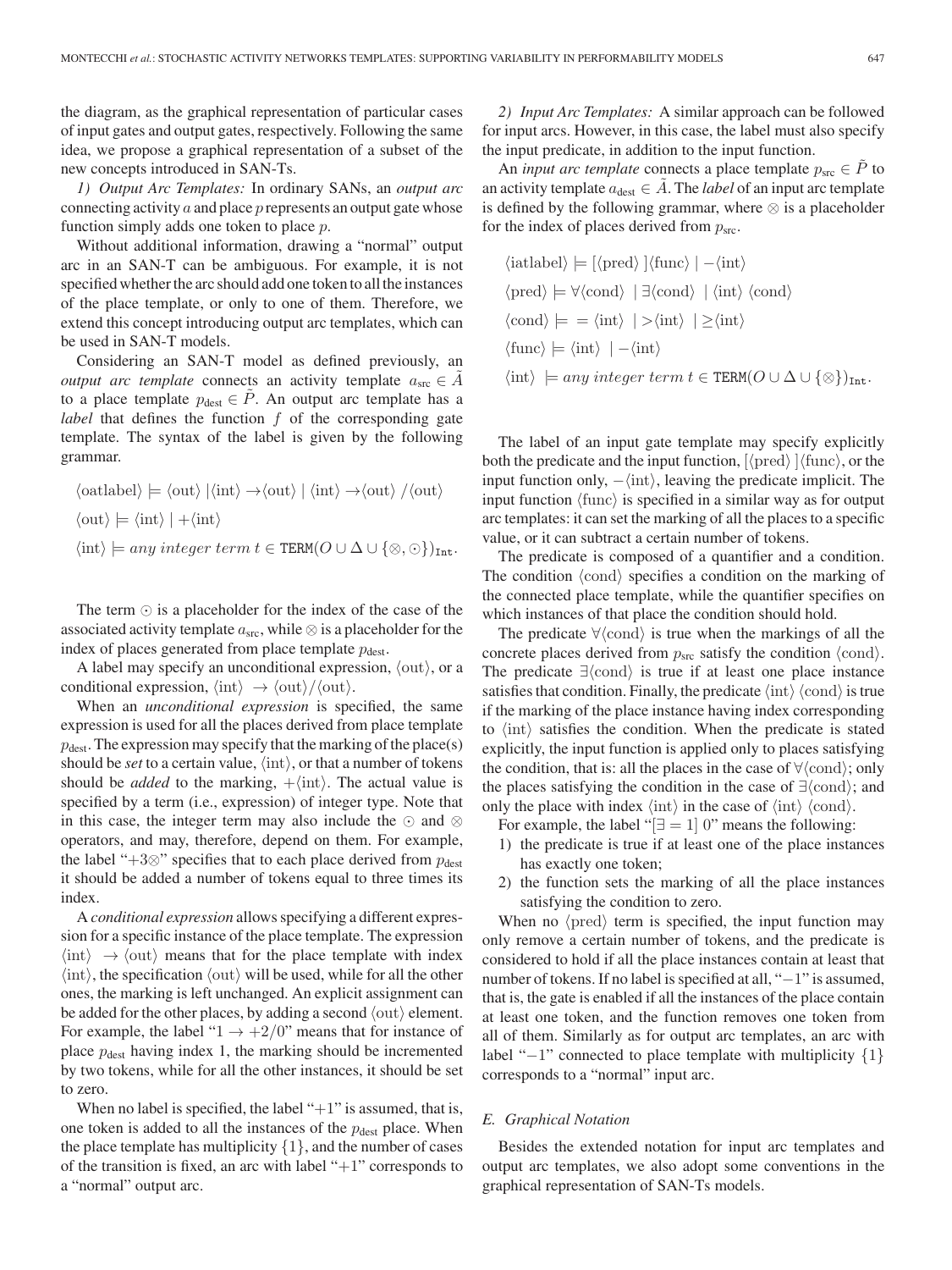The main difference in notation is that "template elements" in the model are surrounded with a dashed line, as previously shown in Fig. 2(c). With *template elements*, we mean model elements that carry some variability aspect, in particular the following:

- 1) place templates having nonunary multiplicity (i.e.,  $k \neq$ {1});
- 2) activities with a variable number of cases (i.e.,  $\tilde{\gamma}(\tilde{a})$  is not constant);
- 3) input gate templates connected to a place template with nonunary multiplicity;
- 4) output gate templates connected to a place template with nonunary multiplicity;
- 5) output gate templates connected to an activity having a variable number of cases.

Highlighting elements that have variability helps the modeler to better understand which parts of the model will change in the concrete SANs instances.

#### *F. Example:* User *SAN-T Model*

We now apply the proposed formulation of SAN-Ts to the running example introduced in Section III-C. Here, we show how such SAN-T can be specified in a formal way, according to the definitions given in the previous section.

As a support to the specification in this section, and to those provided later, we define the following functions in  $F_N$ , which can thus be used to define the marking of the SAN-T (see Section IV-C).

$$
f^{k}(x) = k, \quad \forall x \in \mathbb{N};
$$

$$
[f_{j}^{k}(h)](x) = \begin{cases} k, & \text{if } x = j \\ h(x), & \text{otherwise} \end{cases}
$$

$$
[f_{J}(g, h)](x) = \begin{cases} g(x), & \text{if } x \in J \\ h(x), & \text{otherwise} \end{cases} J \subseteq \mathbb{N}.
$$
 (4)

Basically, this is a simplified notation for functions defining the marking template of an SAN-Ts. Function  $f^k$  is a constant marking template, which assigns the same marking to all the place instances;  $f_A^k(h)$  uses the value k for place instance having<br>index i and the function h for the others; and  $f_A(a, h)$  uses index j, and the function h for the others; and  $f_J(g, h)$  uses function  $g$  for places whose index is in  $J$  and function  $h$  for the others.

Two parameters can be identified for the User template model. The first, s, identifies the number and indices of services that the user can access, and it is, therefore, of type "ordered set of integers." The second, pb, determines the probabilities of being selected of the different services, and it is of type "ordered set of reals."

The variable elements of the model are essentially the activity template Request, its associated output gate template OGRequest, and the place template Req. The Request activity has a variable number of cases, given by the cardinality of the array of integers assigned to parameter s, and each of these cases is selected with a probability given by parameter pb. Place template Req is expanded to a number of concrete places that is again given by the cardinality of  $s$ . The selection of case  $i$  of the



Fig. 3. *User* SAN-T model with the proposed notation for output arc templates.

Request activity template results in the addition of a token in place  $\text{Re}q_i$ .

The graphical representation of the model, using the proposed notation, is shown in Fig. 3. The output arc template connecting activity Request and place Req has the label " $s[0] \rightarrow +1$ ," which can be interpreted as follows: "*The* i*th concrete output gate adds one token to the instance of the Req place having index* s[i]*, and leaves the other places unchanged*." The complete formal specification of the *User* SAN-T model can be found in the Appendix (see Appendix A).

All the place templates have multiplicity 1, except for place Req; similarly, all the activities have a fixed number of cases except for activity Request. The initial marking is 1 (actually, the function  $f<sup>1</sup>$ ) for place template Idle, and 0 (actually, the function  $f^0$ ) for all the others.

The case distribution function assigns probability 1 to the first and only case of activity templates Drop and Fail, while for the cases of the Req activity template, the probability of the ith case is given by the *i*th value of parameter  $pb$ , which is of type "ordered set of reals."

Most of the variability in this model is contained in the output gate template OGrequest, which is defined as follows:

$$
\tilde{G}_{0\text{GRequest}} = \{\text{Req}\}
$$
\n
$$
\tilde{f}_{0\text{GRequest}}(\tilde{\mu}, i, \xi) = f_{s[i]}^{m+1}(\tilde{\mu}(\tilde{p})) \ \forall \tilde{p} \in \tilde{G}_{0\text{GRequest}} \quad (5)
$$

where  $m = [\tilde{\mu}(\tilde{p})](s[i])$ , that is, the current value assigned by the marking template to the s[i]th instance of the place  $\tilde{p}$ . Summarizing, the function of the output gate associated with the ith case should add one token into the instance of the Req having index  $s[i]$ , and leave the other places unchanged.

## V. GENERATION OF SAN-T INSTANCES

To actually use SAN-T models for model-based evaluation, concrete instances must be generated, by assigning values to their parameters. Such instances, which are ordinary SAN models, can be evaluated in isolation, or composed into larger models using the TMDL framework [11] or the plain Rep/Join formalism [32].

## *A. Overview*

Instances are generated by the *concretize* function, described in the following, which generates an ordinary SAN model from a from a pair  $(S_{\Delta}, \xi)$ . That is, it generates an SAN model from an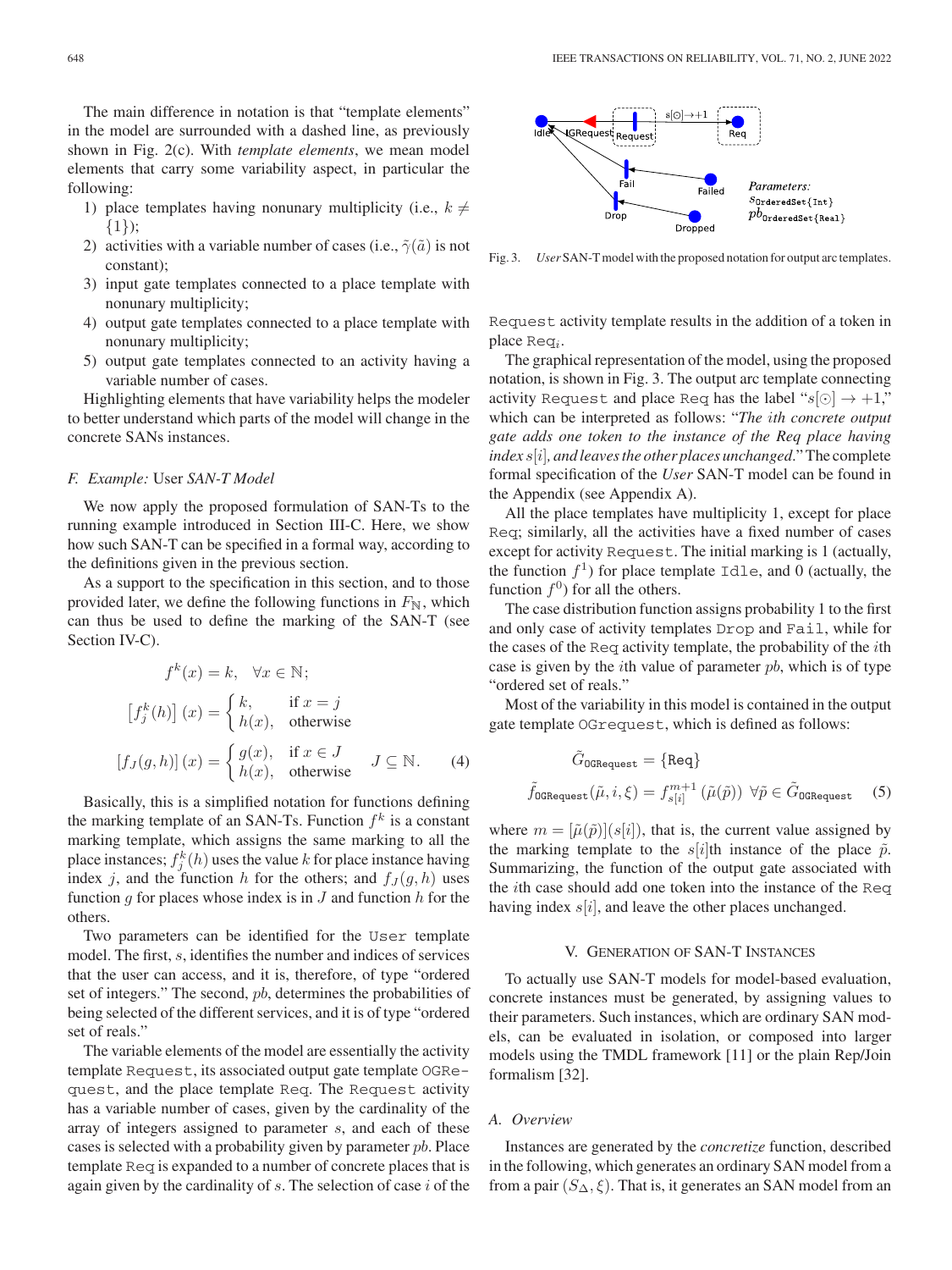SAN-T model  $S_\Delta$  and an assignment of values to its parameters concrete SAN model, which is obtained as ξ.

Given an SAN-T 
$$
S_{\Delta}
$$
  
\n
$$
S_{\Delta} = (\Delta, \tilde{P}, \tilde{A}, \tilde{I}, \tilde{O}, \tilde{\gamma}, \tilde{\tau}, \tilde{\iota}, \tilde{o}, \tilde{\mu}_0, \tilde{C}, \tilde{F}, \tilde{G})
$$
\n(6)

and a parameter assignment function ξ, the *concretize* function generates an SAN model  $S^{\xi}$  as

$$
S^{\xi} = (P^{\xi}, A^{\xi}, I^{\xi}, O^{\xi}, \gamma^{\xi}, \tau^{\xi}, \iota^{\xi}, o^{\xi}, \mu_0^{\xi}, C^{\xi}, F^{\xi}, G^{\xi}).
$$
 (7)

The rest of this section describes how its elements are derived from the SAN-T specification. We separate the algorithm in the following two parts:

- 1) concretization of the individual places, markings, and gates;
- 2) concretization of the overall model structure.

In all the following definitions,  $\xi$  is the assignment of parameters from which the instance should be generated.

## *B. Places, Marking, and Gates*

*1) Places:* For each *place template* in the SAN-T model, one or more "normal" places are created in the instance model. How many places are created, and with which indices, is given by applying the assignment function on the multiplicity of the place template.

Formally, given a place template  $\tilde{p} = (\tau, k) \in P$  of the SAN-T model, and being  $\text{Val}_{\xi}(k) = \{a_1, \ldots, a_m\}$  the indices obtained from applying the assignment function to the multiplicity specification, the places  $\{\tau_{a_1}^{\xi}, \ldots, \tau_{a_m}^{\xi}\}\$  are created in the concrete SAN model crete SAN model.

We denote with  $\Pi(\tilde{p}, i) \in P^{\xi}$  the *i*th concrete place originating from place template  $\tilde{p}$ . That is,  $\Pi(\tilde{p}, i) = \tau_{a_i}^{\xi_i}$ .<br>
2) Marking: From any given marking of an SA

*2) Marking:* From any given *marking* of an SAN-T model, a unique mapping to a marking of the generated SAN instance can be identified. Essentially, this is done by applying the marking template function to the index of the generated places.

Formally, given a marking of the SAN-T model,  $\tilde{\mu} \in M_{\tilde{P}}$ , the marking  $\mu^{\xi} \in M_P$  of the instance model is defined as

$$
\mu^{\xi}(\tau_{a_i}) = f_{\tilde{p}}(a_i) \qquad \forall \tilde{p} \in \tilde{P} \qquad \forall i \in \mathbb{N} \tag{8}
$$

where

$$
\tau_{a_i} = \Pi(\tilde{p}, i), \qquad f_{\tilde{p}} = \mu(\tilde{p}). \tag{9}
$$

That is, the marking of the *i*th place  $(\tau_{a_i})$  generated from place template  $\tilde{p}$  is obtained by applying the *marking template* function  $(f_{\tilde{p}})$  to the index of the concrete place  $(a_i)$ .

Given a marking  $\tilde{\mu} \in M_{\tilde{P}}$  of the SAN-T model, we denote the corresponding marking  $\mu^{\xi} \in M_P$  of the generated instance as  $\Gamma(\tilde{\mu})$ . Conversely, given a marking  $\mu^{\xi}$  of the concrete (generated) SAN model, we denote as  $\Gamma^{-1}(\mu^{\xi})$  the corresponding marking  $\tilde{\mu}$  of the originating SAN-T.

*3) Input Gates:* Each *input gate template* of the SAN-T model is translated to exactly one input gate in the SAN instance. Given an input gate template  $\tilde{g} = (\tilde{G}, \tilde{e}, \tilde{f}) \in \tilde{I}$ , we denote with  $\alpha(\tilde{q})$  the corresponding input gate  $g^{\xi} = (G^{\xi}, e^{\xi}, f^{\xi}) \in I^{\xi}$  in the

$$
G^{\xi} = \left\{ \Pi(\tilde{p}, j) \mid \tilde{p} = (\tau, k) \in \tilde{G}, j \in \text{Val}_{\xi}(k) \right\}
$$

$$
e^{\xi}(\Gamma(\tilde{\mu})) = \text{Val}_{\xi}(\tilde{e}(\tilde{\mu}))
$$

$$
f^{\xi}(\Gamma(\tilde{\mu})) = \tilde{f}(\tilde{\mu}, \xi).
$$
(10)

That is, the input places of the concrete input gate,  $G^{\xi}$ , are all the places generated from place templates in  $G$ ; the input predicate applied to a marking  $\Gamma(\tilde{\mu})$  is the result of applying the assignment function to the predicate of the gate template; and the input function applied to marking  $\Gamma(\tilde{\mu})$  is the input function of the gate template applied on marking  $\tilde{\mu}$  and assignment  $\xi$ .

*4) Output Gates:* Differently from input gate templates, each *output gate template* may be expanded to one or more concrete output gates. The number of concrete output gates that should be generated depends on parameters, and more specifically, from the parameter that controls the number of cases of the connected activity.

Given an output gate template  $(\tilde{G}, \tilde{f}) \in \tilde{O}$ , we denote with  $\beta(\tilde{g}, i)$  the *i*th output gate  $(G_i^{\xi}, f_i^{\xi}) \in O$  generated from it in the SAN model, which is obtained as SAN model, which is obtained as

$$
G_i^{\xi} = \left\{ \Pi(\tilde{p}, j) \mid \tilde{p} = (\tau, k) \in \tilde{G}, \ j \in \text{Val}_{\xi}(k) \right\}
$$

$$
f_i^{\xi}(\Gamma(\tilde{\mu})) = \tilde{f}(\tilde{\mu}, i, \xi).
$$
(11)

That is, the output places  $G^{\xi}$  are all the places generated from output place templates in  $G$ , and the output function applied to marking  $\Gamma(\tilde{\mu})$  is the output function of the gate template applied on marking  $\tilde{\mu}$ , index *i*, and assignment  $\xi$ .

#### *C. Overall SAN Definition*

We can now provide the complete specification of the SAN derived from an SAN-T  $S_{\Delta}$  and an assignment  $\xi$ . That is, we can precisely define all the elements in (7), as follows:

$$
P^{\xi} = \bigcup_{\tilde{p} = (\tau, k) \in \tilde{P}} \{ \Pi(\tilde{p}, i) \mid i \in \text{Val}_{\xi}(k) \}
$$
  
\n
$$
A^{\xi} = \tilde{A}
$$
  
\n
$$
\gamma^{\xi}(a) = \text{Val}_{\xi}(\tilde{\gamma}(\tilde{a}))
$$
  
\n
$$
I^{\xi} = \left\{ \alpha(\tilde{g}) \mid \tilde{g} \in \tilde{I} \right\}
$$
  
\n
$$
O^{\xi} = \bigcup_{\tilde{g} \in \tilde{O}} \left\{ \beta(\tilde{g}, 1), \dots, \beta(\tilde{g}, \text{Val}_{\xi}(\tilde{\gamma}(\tilde{a}))) \mid \tilde{a} = \tilde{o}(\tilde{g}) \right\}
$$
  
\n
$$
\tau^{\xi} = \tilde{\tau}
$$
  
\n
$$
\iota^{\xi}(\alpha(g)) = \tilde{\iota}(g) \quad \forall g \in \tilde{I}
$$
  
\n
$$
o^{\xi}(\beta(g, i)) = \tilde{o}(g) \quad \forall g \in \tilde{O} \quad \forall i \in \{1, \dots, \text{Val}_{\xi}(\tilde{\gamma}(\tilde{a})) \}
$$
  
\n
$$
\mu^{\xi}_{0} = \tilde{\mu}_{0}(\xi).
$$
  
\n(12)

The rationale behind the aforementioned derivation can be summarized as follows: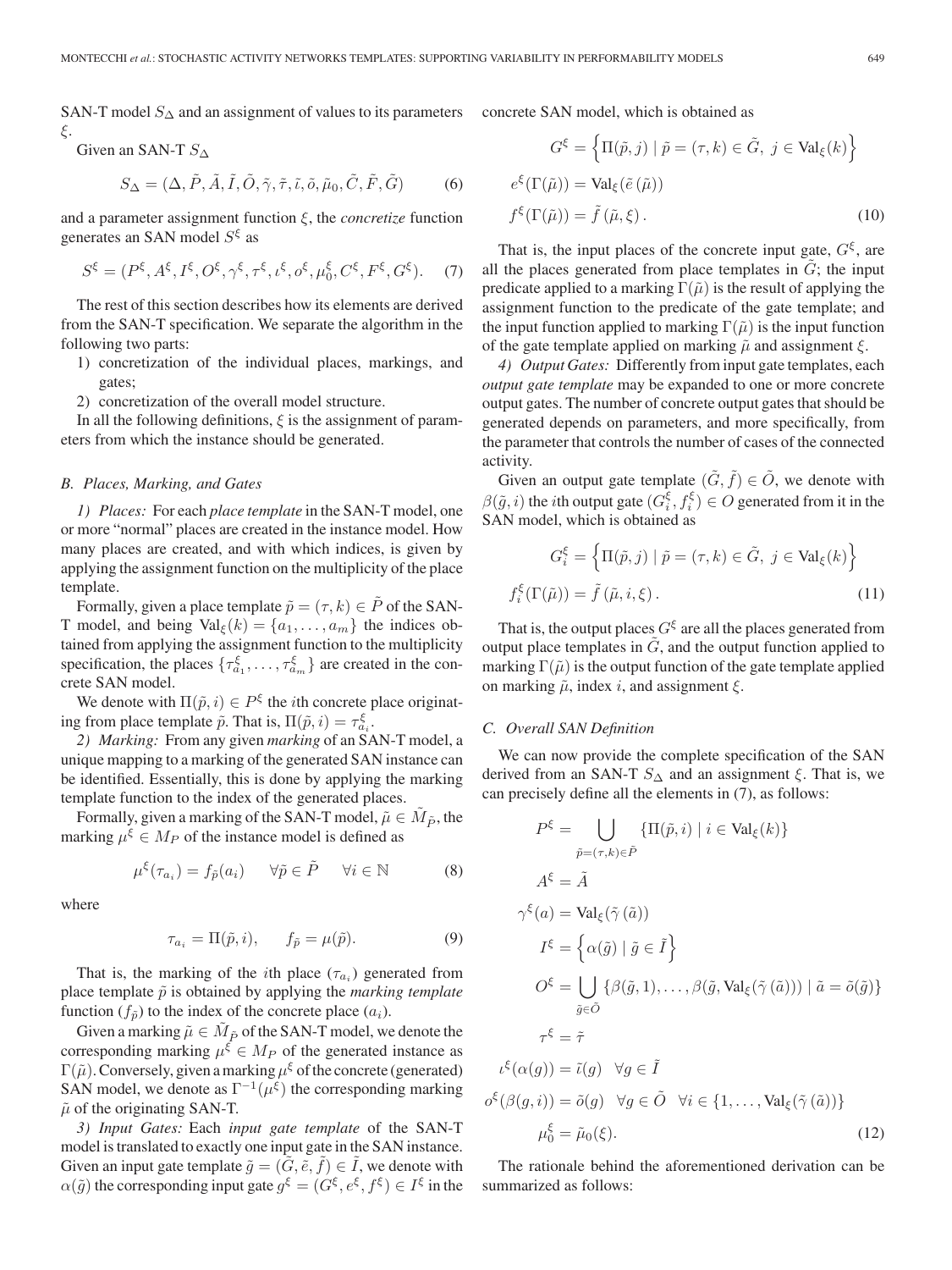- 1) the set of places  $P^{\xi}$  is given by all the places derived from all the place templates in  $\tilde{P}$ ;
- 2) the set of activities remains unchanged;
- 3) the function  $\gamma$ , which specifies the number of cases of an activity, is the result of applying the assignment function to the  $\tilde{\gamma}$  function;
- 4) there is an input gate in  $I^{\xi}$  for each input gate template in  $\tilde{I}$ :
- 5) each output gate template in  $\ddot{O}$  is expanded to a certain number of output gates, given by the number of cases of the activity to which it is connected;
- 6) the function  $\tau$  that determines if an activity is timed or instantaneous remains unchanged;
- 7) if an input gate template is connected to an activity template, then its concrete projection is connected to the projection of the activity template;
- 8) if an output gate template is connected to an activity template, then all its concrete projections are connected to the projection of the activity template;
- 9) the initial marking  $\mu_0^5$  is given by the initial marking of the SAN-T model, annihed to the assignment  $\xi$ the SAN-T model, applied to the assignment  $\xi$ .

Furthermore, the following.

- 1) For each function  $C_{\tilde{a}}$  in the case distribution assignment  $\tilde{C}$ , a corresponding function  $C_{\tilde{a}}^{\xi}$  is included in  $C^{\xi}$ , defined<br>as  $C^{\xi}(\Gamma(u), k) - \tilde{C}_{\xi}(u, k, \xi)$   $\forall u \in M_{\tilde{\chi}}$   $\forall k \in \mathbb{N}^+$ as  $C_{\tilde{a}}^{\xi}(\Gamma(\mu), k) = \tilde{C}_{\tilde{a}}(\mu, k, \xi) \forall \mu \in M_{\tilde{P}} \forall k \in \mathbb{N}^+.$ <br>For each function  $\tilde{F}$  in the estimity time dist
- 2) For each function  $\tilde{F}_{\tilde{a}}$  in the activity time distribution assignment  $\tilde{F}$ , a corresponding function  $F_a^{\xi}$  is in-<br>cluded in  $F_2^{\xi}$  defined as  $F_2^{\xi}(\Gamma(\mu), r) - \tilde{F}_z(\mu, r, \xi)$   $\forall \mu \in$ cluded in  $F^{\xi}$ , defined as  $F^{\xi}_{a}(\Gamma(\mu), r) = \tilde{F}_{\tilde{a}}(\mu, r, \xi) \ \forall \mu \in M$ ,  $\forall r \in \mathbb{R}$  $M_{\tilde{P}} \,\,\forall r \in \mathbb{R}.$
- 3) For each function  $\tilde{G}_{\tilde{a}}$  in the reactivation function assignment  $\tilde{G}$ , a corresponding function  $G_{\tilde{G}}^{\xi}$  is added to  $G^{\xi}$ ,<br>defined as  $G^{\xi}(\Gamma(u)) = \Gamma(\tilde{u}) | \tilde{u} \in \tilde{G}$  ( $\tilde{u} \rangle$ )  $\forall u \in \tilde{M}$ . defined as  $G_{a}^{\xi}(\Gamma(\mu)) = \{\Gamma(\tilde{\mu}) \mid \tilde{\mu} \in \tilde{G}_{a}(\tilde{\mu})\} \forall \mu \in \tilde{M}_{\tilde{S}}.$

## *D. Example: Instances of the* User *SAN-T*

Following the *concretize* algorithm described in the previous section, we show here how it is possible to derive multiple instance of the *User* SAN-T depicted in Fig. 3. Note that it is the same model as the one in Fig. 2(c) drawn with the new notation for arc templates. Its formal definition is given in (19) in the Appendix (see Appendix A).

We show how the two concrete SAN models of Fig. 2(a) and 2(b) can be derived by different assignments of parameters. We define two different assignment functions,  $\xi_{\text{UserInternal}}$  and  $\xi_{\text{UserPress}}$ , which will result in the generation of the two SAN instances

$$
\xi_{\text{UserInternal}} = \{ (s, \{1, 6, 7\}), (p, \{0.7, 0.2, 0.1\}) \}
$$
  

$$
\xi_{\text{UserPress}} = \{ (s, \{3, 7\}), (p, \{0.6, 0.4\}) \}.
$$
 (13)

The generation of the two instances follows a similar process; we discuss only one of them in details. The SAN model *UserInternal* is derived by the template–assignment pair  $(S<sub>User</sub>, \xi<sub>UserInternal</sub>)$ , resulting in the SAN model detailed in the Appendix (see Appendix B).

Among its elements, it is worth detailing the generation of the output gate templateOGRequest, which contains variability. In

fact, in the SAN-T model, it is connected to an activity template with a variable number of cases.

According to the algorithm, the number of concrete output gates that are generated is given by  $Val_{\xi}(\tilde{\gamma}(\tilde{a}))$ , where  $\tilde{a}$  is the associated activity template. In our case,  $Val_{\xi_{UseerInterval}}(\tilde{\gamma}(Request)) = 3$ , and therefore, three output gates are created:  $OGE$ equest<sub>1</sub>,  $OGE$ equest<sub>2</sub>, and  $OGRequest<sub>3</sub>$ . Each of these output gates is connected to the corresponding case of the Request activity (see  $o^{\xi}$  in (21) in the Appendix B).

Their definition, in terms of its input places and output function, is obtained by (11). For the *UserInternal* instance, they are defined as follows:

$$
\texttt{OGRequest}_1 = (G_1, f_1), \qquad G_1 = \{\texttt{Req}_1, \texttt{Req}_6, \texttt{Req}_7\}
$$

$$
f_1(\mu) = \mu'_1 \,\,\forall \mu \in M_G \mid \mu'_1(p) = \begin{cases} \mu(p) + 1 & \text{if } p = \text{Re}q_1 \\ \mu(p) & \text{otherwise.} \end{cases}
$$

 $OGRequest_2 = (G_2, f_2), G_2 = \{Req_1, Req_6, Req_7\}$ 

$$
f_2(\mu) = \mu'_2 \ \forall \mu \in M_G \mid \mu'_2(p) = \begin{cases} \mu(p) + 1, & \text{if } p = \text{Req}_6 \\ \mu(p), & \text{otherwise.} \end{cases}
$$

$$
\texttt{OGRequest}_3 = (G_3, f_3), \qquad G_3 = \{\texttt{Req}_1, \texttt{Req}_6, \texttt{Req}_7\}
$$

$$
f_3(\mu) = \mu'_3 \,\forall \mu \in M_G \mid \mu'_3(p) = \begin{cases} \mu(p) + 1, & \text{if } p = \text{Req}_7\\ \mu(p), & \text{otherwise.} \end{cases} \tag{14}
$$

Each of the three gates adds a token to the corresponding place generated from place template Req, corresponding to the output arcs appearing in Fig. 2(a).

## VI. APPLICATION TO THE BEDCS NETWORK

In this section, we show how the proposed SAN-T formalization can be used to model a real system. We apply the formalism to the modeling of the BEDCS, and in particular, we discuss here the modeling of its backbone network.

To demonstrate the generality of our formalism, we base the BEDCS network model on the work in [16], in which the objective of the authors was to evaluate a backbone network in Norway, detailing failure correlation between system components. The model in [16] is based on SANs, and it has been defined in a modular way as typically done in the literature. However, as discussed in the motivations for this article, the authors of [16] described model elements only by examples, because they include variability aspects that cannot be represented using SANs alone.

Here, we show how the SAN-T formalism can accurately specify such SAN-based models, including their variability aspects.We emphasize that the authors of [16] defined their models without any collaboration with the authors of this article, and they are not involved in this work.

# *A. Models of the Backend Network*

We focus here on the modeling of the ground sector, and in particular, of the backbone network connecting the ground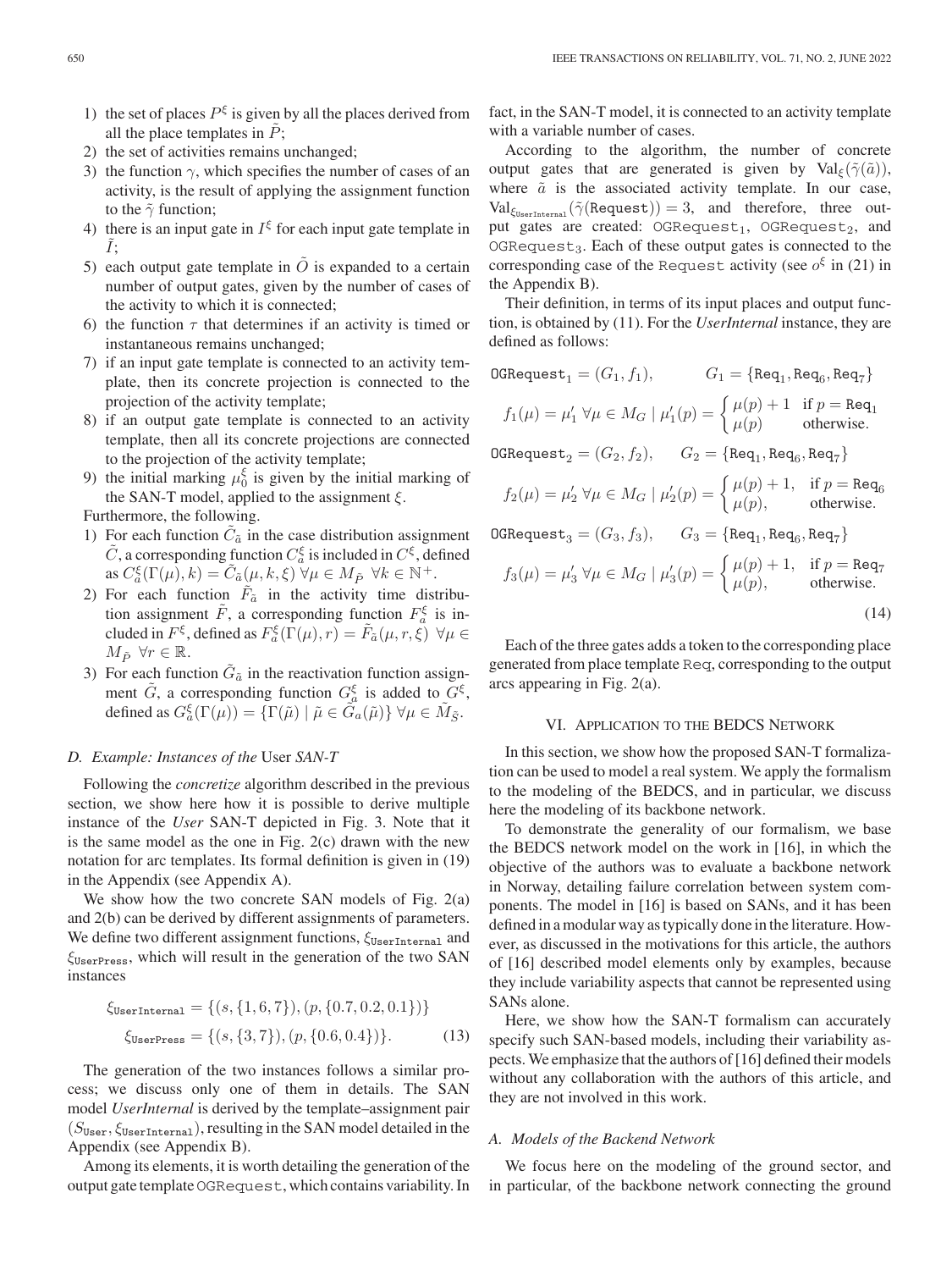stations. In fact, the ground segment is currently composed of four ground stations located in different states of Brazil: two receiving stations, in Cuiabá (MT) and Alcântara (MA), the mission center in Natal (RN), and the remote control center in São José dos Campos (SP) [41]. The two closest stations are more than 1000-km apart.

As mentioned previously, we adopt the approach of [16] to model the BEDCS backbone network. That work fits particularly well to our problem, because the authors provided models for different architectural options, including traditional network infrastructures, as well as those based on software-defined networks (SDNs). Furthermore, the model takes into account for different kinds of correlation between component failures, due to, e.g., physical proximity.

The modeling approach in [16] defines different kinds of building blocks for the system model, grouped in two categories: *Component Blocks* and *Dependence Blocks*.

The *Component Blocks* are simple SAN models that represent physical components of the system architecture. In particular, the authors consider "template" models for a Link, an IPRouter, a SDNSwitch, and a SDNController. The variability in these models is given only by the rates associated with the firing of activities, and the probabilities associated with their cases. Therefore, these models can be represented by plain SANs.

The *Dependence Blocks* are used to model the occurrence of dependent failures between components. The authors consider seven kinds of dependencies between components.

- 1) *Geographical proximity (GEO)*, when a small geographical distance results in common sensitivity to bad weather and natural disasters.
- 2) *Physical proximity (PHY)*, which causes a strong failure correlation (e.g., blackout).
- 3) *Common O&M (COM)*, in which the operation and maintenance (O&M) is actually the same for multiple network elements.
- 4) *Misconfiguration (MIS)*, when elements share the same configuration or have a correlated logic.
- 5) *Compatibility issue (CIS)*, when a simultaneous failure may occur on multiple components due to incompatibility issues.
- 6) *Homogeneous equipment (HEQ)*, that is, when a failure happens in a network element, another element with the same equipment may likely fail as well.
- 7) *Traffic migration (TMI)*, when a network element fails and its replacement is not able to take over.

Specific SAN models that represent these dependencies are "plugged" in the overall system model, according to the scenario to be represented. While these models have been described with examples in [16], they have variability that cannot be expressed with plain SANs, for example, how many components, and which ones, are involved in the dependence.

## *B. Modeling With SAN-Ts*

We discuss here how SAN-Ts can be used to formally specify such dependence blocks, in particular, for the GEO and TMI



Fig. 4. Example of the GEO building block specified with SANs, for two components. Figure reproduced from [16].



Fig. 5. (a) Generalized GEO building block specified with SAN-T, for any number of components. (b) Simplified notation using input arc templates and output arc templates.

dependencies. Models for the other dependencies can be defined in a similar way.

*1) GEO Dependence Block:* The original GEO dependence block as defined in [16] is depicted in Fig. 4. The general idea of the block is as follows.

Places Working\_S1 and Working\_S2 represent the working state of the two components involved in the dependence, in this case, two SDN switches (S1 and S2). If place Working\_SX contains a token it means that the corresponding component is currently working. When both components are working, the activity GEO\_F is enabled, meaning that the GEO common cause failure may occur. Once the failure has occurred, restoration is possible after some time, represented by the timed activity GEO\_R. Restoration makes the involved components working again, by adding a token to the Working\_SX places.

This block has been defined, as an example, for two components only. However, the GEO dependence may involve three or more switches, and in general, any number of components. The block can be generalized, informally as follows: *"For each switch* X *involved in the dependence create a place* Working\_SX*. The enabling predicate of the input gate* IG\_GF *is true when all the places* Working\_SX *contain a token, and the input function removes all the tokens from those places. The output function of gate* OG\_GR *adds a token to all the* Working\_SX *places."*

Using the proposed SAN-T formalism, the generalized "template" version of the block can be defined in a precise way, as follows. The corresponding graphical representation of the model is depicted in Fig. 5(a) using gates, and in Fig. 5(b), using the compact notation with arc templates. Note that the arc between Working\_S and GEO\_F is an input arc template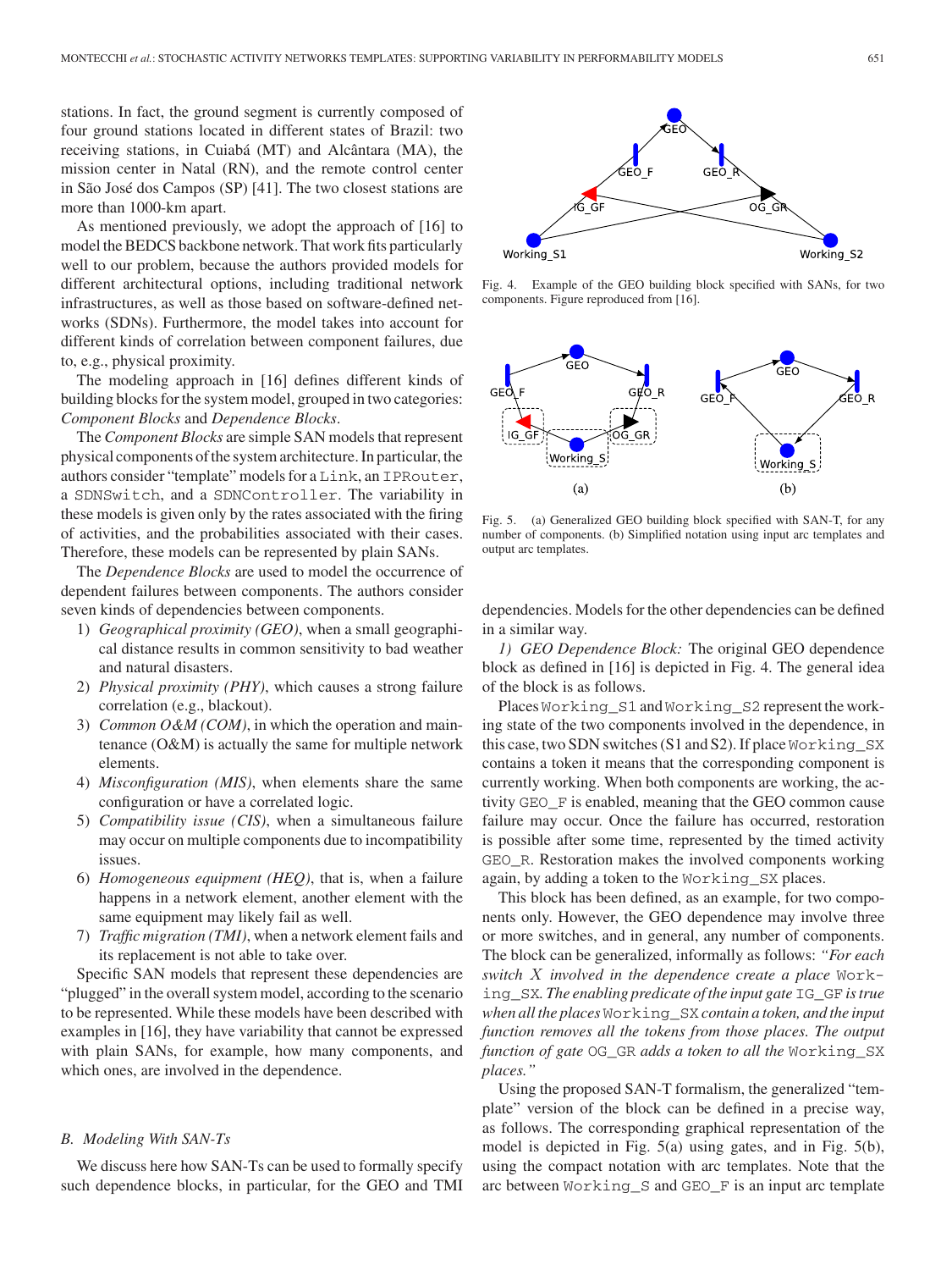having the default label "−1" (which is thus hidden). Similarly, the arc between GEO\_R and Working\_S is an output arc template, having the default label " $+1$ ."

The SAN-T model has three parameters:  $n$ , the identifiers of the components involved in the dependence;  $\lambda^{f}$ , the rate of occurrence of the GEO failure; and  $\lambda^r$ , the restoration rate.

$$
SAN-T_{GE0} = (\Delta, \tilde{P}, \tilde{A}, \tilde{I}, \tilde{O}, \tilde{\gamma}, \tilde{\tau}, \tilde{\iota}, \tilde{\partial}, \tilde{\mu}_0, \tilde{C}, \tilde{F}, \tilde{G})
$$
\n
$$
\Delta = \{n_{0rderedSet\{\text{Int}\}}, \lambda^f_{\text{Real}}, \lambda^r_{\text{Real}}\}
$$
\n
$$
\tilde{P} = \{(\text{GE0}, 1), (\text{Working\_S}, n)\}
$$
\n
$$
\tilde{A} = \{\text{GE0\_F}, \text{GE0\_R}\}
$$
\n
$$
\tilde{I} = \{\text{IG\_GF}, \text{GE0-CE0\_R}\}
$$
\n
$$
\tilde{\gamma} = \{(\text{GE0\_F}, 1), (\text{GE0\_R}, 1)\}
$$
\n
$$
\tilde{\tau} = \{(\text{GE0\_F}, \text{timed}), (\text{GE0\_R}, \text{timed})\}
$$
\n
$$
\tilde{\iota} = \{(\text{IG\_GF}, \text{GE0\_R}), (\text{GE0-CE0}, \text{GE0\_R})\}
$$
\n
$$
\tilde{\iota} = \{(\text{IG\_GR}, \text{GE0\_R}), (\text{GE0\_Fto} \text{GE0}, \text{GE0\_F})\}
$$
\n
$$
\tilde{\mu}_0(\xi) = \mu'(\tilde{p}) \forall \xi \mid \mu'(\tilde{p}) = \begin{cases} f^1, & \text{if } \tilde{p} = \text{Working\_S} \\ f^0, & \text{otherwise.} \end{cases}
$$
\n
$$
\tilde{C} = \{\tilde{C}_{\text{GE0\_F}}, \tilde{C}_{\text{GE0\_R}}\} \qquad (16)
$$
\n
$$
\tilde{C}_{\text{GE0\_F}}(\tilde{\mu}, i, \xi) = \tilde{C}_{\text{GE0\_R}}(\tilde{\mu}, i, \xi) = \begin{cases} 1, & \text{if } i = 1 \\ 0, & \text{otherwise.} \end{cases}
$$
\n
$$
\tilde{F} = \{\tilde{F}_{\text{GE0\_F}}, \tilde{F}_{\text{GE0\_R}}\}, \qquad \tilde{G} = \{\tilde{G}_{\text{GE0\_F}}, \tilde{G}_{
$$

As in the previous examples, the  $\tilde{G}_{\texttt{GEO_F}}$  and  $\tilde{G}_{\texttt{GEO_F}}$  functions are empty, as none of the activities is reactivating. The firing distributions are negative exponential distributions based on the  $\lambda^f$  and  $\lambda^r$  parameters, that is,  $\tilde{F}_{\text{GEO}-F}(t)=1 - e^{-\lambda^f \cdot t}$  and  $\tilde{F}_{GEO_R}(t) = 1 - e^{-\lambda^r \cdot t}$ . The gates GEO\_FtoGEO and GEOto-<br>GEO B correspond to the two arcs incoming to and outgoing GEO\_R correspond to the two arcs incoming to and outgoing from the GEO place, respectively, which are "normal" arcs as in ordinary SANs.

(15)

Conversely, the gates IG\_GF and OG\_GR are where the variability in the behavior resides. Intuitively, the input gate template IG\_GF specifies that the activity is be enabled if all the instances of Working\_S contain at least one token, and that when the activity fires, it removes all the tokens from all of them. The function of the output gate template OG\_GF sets the marking of all the instances of Working\_S to 1, meaning that all the components have been repaired. Their formal definitions are detailed in the following.

$$
\begin{aligned} \text{IG\_GF} &= \big(\tilde{G}_{\text{IF\_GF}}, \tilde{e}_{\text{IF\_GF}}, \tilde{f}_{\text{IF\_GF}} \big) \\ \tilde{G}_{\text{IG\_GF}} &= \big\{\text{Working\_S}\big\} \\ \tilde{e}_{\text{IG\_GF}}(\tilde{\mu}, \xi) &= \bigwedge_{i \in \text{Val}_{\xi}(n)} \Big(\tilde{\mu}_{\tilde{p}}(i) > 0\Big), \quad \text{with } \tilde{\mu}_{\tilde{p}} = \tilde{\mu}(\tilde{p}) \\ \tilde{f}_{\text{IG\_GF}}(\tilde{\mu}, i, \xi) &= f^0 \quad \forall \tilde{p} \in \tilde{G}_{\text{IG\_GF}} \end{aligned}
$$



Fig. 6. Example of the TMI dependence between switches S1 and S2, modeled with SANs. Figure adapted from [16].

$$
OG\_GR = (\tilde{G}_{OG\_GR}, \tilde{f}_{OG\_GR})
$$
  
\n
$$
\tilde{G}_{OG\_GR} = \{Working\_S\}
$$
  
\n
$$
\tilde{f}_{OG\_GR}(\tilde{\mu}, i, \xi) = f^1 \quad \forall \tilde{p} \in \tilde{G}_{OG\_GR}.
$$
\n(16)

*2) TMI Dependence Block:* The example in Fig. 6 shows the introduction of the TMI dependence among two SDN switches. The idea is that upon software failure of one of them, there is a probability that traffic migration also causes the second switch to fail. This dependence does not actually add a new block to the system model, but instead it modifies the existing SAN models of the involved components.

The model in Fig. 6 shows the SAN models of the two switches (S1 on the left and S2 on the right), and a new output gate OG\_SW that represents the dependence. With respect to the normal model of the switch, a new case is added to the failure activity (SW\_F\_S1 and SW\_F\_S2), and it is connected to the newly introduced OG\_SW output gate. It should be noted that the figure contains a slight abuse of notation (as in the original article), because formally an output gate can be connected to only one activity. We consider, therefore, two identical copies of the gate, OG\_SW1 and OG\_SW2, each connected to the first case of one of the two activities.

As in the previous case, this dependence can span multiple switches; more in general, each switch can affect a different subset of the switches in the system. This dependence can be generalized and formalized by modeling the SDN switch as an SAN-T. Which switches will be affected by the TMI dependence, and whether the dependence must be represented at all, will be specified by the parameters of the template. Note that the template *will represent only a single switch*; a model equivalent to the one in Fig. 6 is then obtained by instantiation and composition of *two instances*.

A graphical representation of the resulting SAN-T model is provided in Fig. 7, while its formal specification is provided in (17). The template has five parameters:  $k$ , the index of the switch represented by the instance; J, an array of identifiers of other switches that can be affected when the switch fails;  $p^{TM}$ , the probability that the TMI dependence occurs; and  $\lambda^f$  and  $\lambda^r$  as failure and repair rates of the switch, respectively.

$$
\begin{aligned} \text{SAN-T}_{\text{SwitchTMI}} &= (\Delta, \tilde{P}, \tilde{A}, \tilde{I}, \tilde{O}, \tilde{\gamma}, \tilde{\tau}, \tilde{\iota}, \tilde{o}, \tilde{\mu}_0, \tilde{C}, \tilde{F}, \tilde{G}) \\ & \Delta = \{k_{\text{Int}}, J_{\text{OrderedSet}\{\text{Int}\}}, p_{\text{Real}}^{\text{TMI}}, \lambda^f_{\text{ Real}}, \lambda^r_{\text{Real}}\} \end{aligned}
$$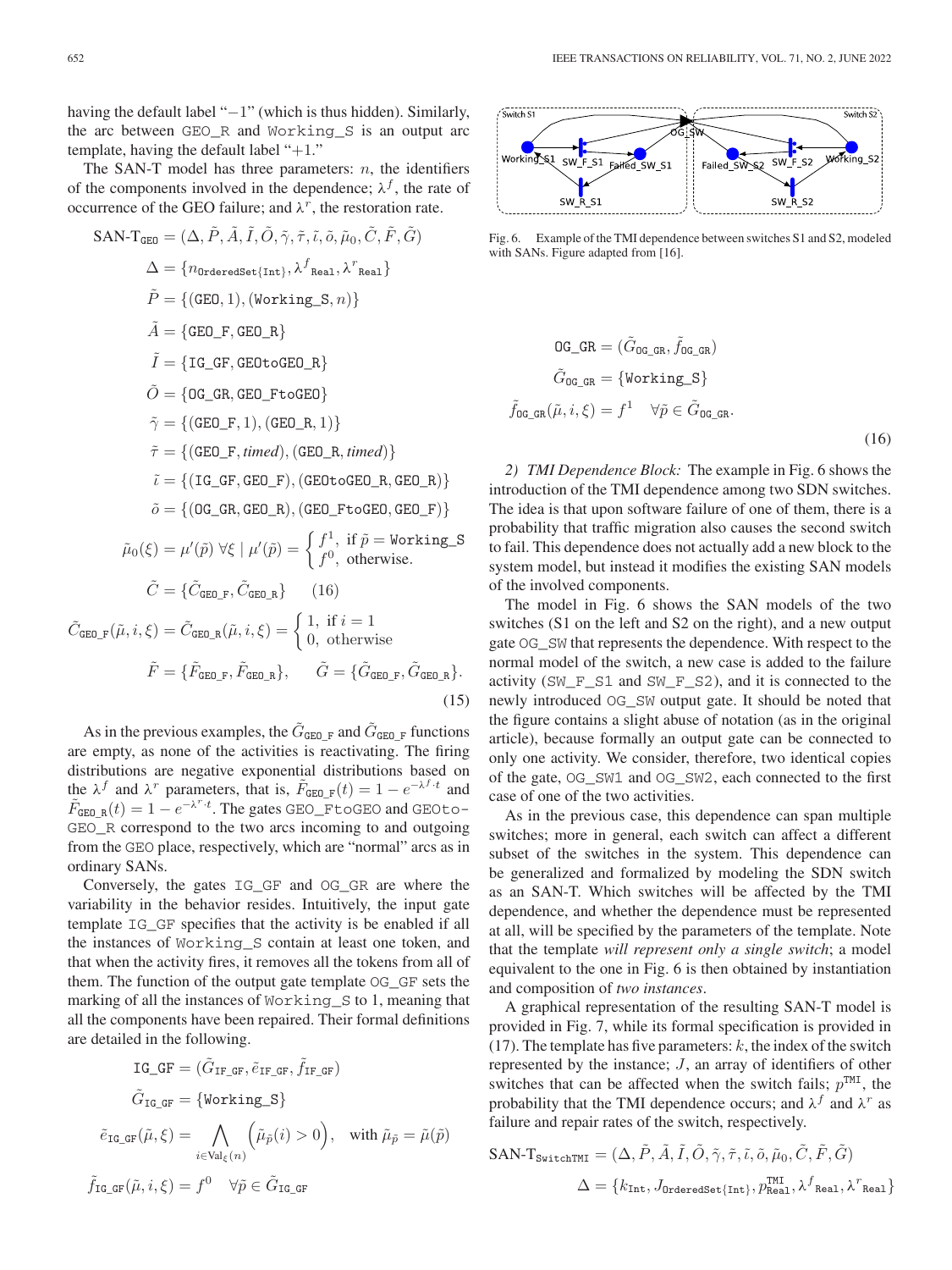

Fig. 7. SAN-T model of the SDN switches considering the TMI dependence in a general way.

$$
\tilde{P} = \{(\text{Working\_S}, J \cup \{k\}),
$$
\n
$$
(\text{Failed\_SW\_S}, J \cup \{k\})\}
$$
\n
$$
\tilde{A} = \{\text{SW\_F}, \text{SW\_R}\}
$$
\n
$$
\tilde{I} = \{\text{Working\_StoSW\_F}, \text{Failed\_SW\_StoSW\_R}\}
$$
\n
$$
\tilde{O} = \{0 \text{G\_SW}, \text{SW\_RtoWorking\_S}\}
$$
\n
$$
\tilde{\gamma} = \{(\text{SW\_F}, 1 + (p_{\text{Real}}^{\text{MI}} > 0)), (\text{SW\_R}, 1)\}
$$
\n
$$
\tilde{\tau} = \{(\text{SW\_F}, \text{timed}), (\text{SW\_R}, \text{timed})\}
$$
\n
$$
\tilde{\iota} = \{(\text{Working\_StoSW\_F}, \text{SW\_F}),
$$
\n
$$
(\text{Failed\_SW\_StoSW\_R}, \text{SW\_R})\}
$$
\n
$$
\tilde{o} = \{(\text{OG\_SW}, \text{SW\_F}), (\text{SW\_RtoWorking\_S}, \text{SW\_R})\}
$$
\n
$$
\tilde{\mu}_0(\xi) = \mu'(\tilde{p}) \; \forall \xi \mid \mu'(\tilde{p}) = \begin{cases} f^1 \text{ if } \tilde{p} = \text{Working\_S}, \\ f^0 \text{ otherwise.} \end{cases}
$$
\n
$$
\tilde{C} = \{\tilde{C}_{\text{SW\_F}}, \tilde{C}_{\text{SW\_R}}\}
$$
\n
$$
\tilde{C} = \begin{cases} 1 - p_{\text{Real}}^{\text{MI}}, \text{ if } i = 1 \\ 0, \text{ otherwise.} \end{cases}
$$
\n
$$
\tilde{C}_{\text{SW\_R}}(\tilde{\mu}, i, \xi) = \begin{cases} 1, \text{ if } i = 1, \\ 0, \text{ otherwise.} \end{cases}
$$
\n
$$
\tilde{F} = \{\tilde{F}_{\text{SW\_F}}, \tilde{F}_{\text{SW\_R}}\}, \quad \tilde{G} = \{\tilde{G}_{\text{SW\_F}}, \tilde{G}_{\text{SW\_R}}\}. \end{cases} \tag{17}
$$

Places Working\_S and Failed\_SW\_S are place templates, and their multiplicity is given by the union of index of the switch and those of the switches that should be affected by the TMI failure. That is, the generated SAN instances would contain a place Working\_Sk and a place Failed\_SW\_Sk for the switch represented by the instance, and a place  $Working_Sj$ and Failed\_SW\_Sj for each other switch  $j \in J$  that can be affected by the dependence.

 $\tilde{C}_{\texttt{SW-F}}$ 

Gates Working StoSW F, Failed SW StoSW R, and SW\_RtoWorking\_S correspond to the arc templates depicted in the figure. The label " $[k = 1] \rightarrow 0$ " of input arc Working\_StoSW\_F means that the activity is enabled if the instance having index k contains exactly one token, and the marking of that place is set to zero upon firing. The same applies to the label of Failed SW\_StoSW\_R. The label " $k \rightarrow +1$ " of output arc



Fig. 8. Workflow of the TMDL framework for the automated generation of performability models [49].

SW\_RtoWorking\_Smeans that one token is added to the place instance having index  $k$ , while the others remain unchanged.

The specification of the output gate template OG\_SW is detailed in the following. Basically, for the first case of the activity, it adds one token only to the place with the same index as parameter  $k$ , and for the second case, it also adds one token to the places corresponding to the affected switches, and removes the token from their Working\_S place.

$$
0\mathbf{G}\_\mathbf{SW} = (\tilde{G}_{0\mathbf{G}\_\mathbf{SW}}, \tilde{f}_{0\mathbf{G}\_\mathbf{SW}})
$$
  
\n
$$
\tilde{G}_{0\mathbf{G}\_\mathbf{SW}} = \{\text{Working\_S}, \text{Failed\_SW\_S}\}
$$
  
\n
$$
\tilde{f}_{0\mathbf{G}\_\mathbf{SW}}(\tilde{\mu}, i, \xi) = \mu'_i(\tilde{p}) \quad \forall \tilde{p} \in \tilde{G}_{0\mathbf{G}\_\mathbf{SW}} |
$$
  
\n
$$
\mu'_1(\tilde{p}) = \begin{cases} f_k^1(\tilde{\mu}(\tilde{p})), \text{ if } \tilde{p} = \text{Failed\_SW\_S} \\ \tilde{\mu}(\tilde{p}), \quad \text{otherwise.} \end{cases}
$$
  
\n
$$
\mu'_2(\tilde{p}) = \begin{cases} f_J(0, \tilde{\mu}(\tilde{p})), \quad \text{if } \tilde{p} = \text{Working\_S} \\ f_{\{k\} \cup J}(1, \tilde{\mu}(\tilde{p})), \text{if } \tilde{p} = \text{Failed\_SW\_S.} \end{cases}
$$
  
\n(18)

#### VII. TDML FRAMEWORK

The work in this article complements the TMDL framework that we defined in [11]. In this section, we briefly recall it, and discuss the relation with the work in this article.

The idea behind the TMDL framework is organized in the following three steps:

- 1) there exists a *library* of parametric reusable submodels, defined with a template-level formalism, and called *model templates*;
- 2) based on the scenario to be modeled, a set of templates is selected and proper parameters are assigned;
- 3) models in the instance-level formalism are automatically generated and assembled to obtain the overall system model.

The corresponding workflow is detailed in Fig. 8.

In Step #1, a *library* of reusable *model templates* is created by an expert. In Step #2, the different system configurations that should be analyzed are defined in terms of "scenarios." Scenarios are composed of *model variants*, that is, a selection of model templates with their parameter assignment. In Step #3, all the needed *model instances* are automatically created and assembled, thus generating the complete system model for each scenario. Note that the steps in the workflow are not strictly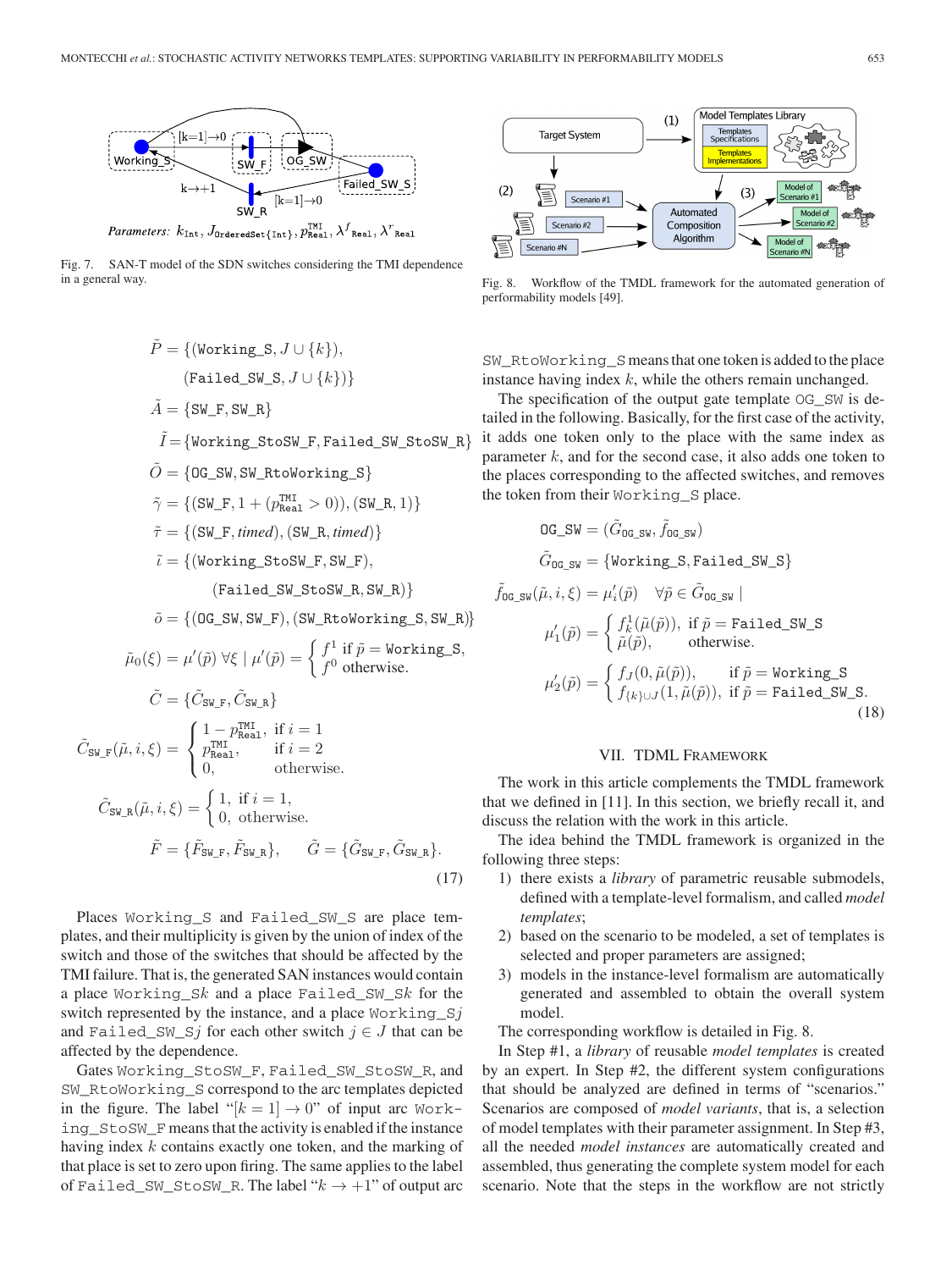sequential. In particular, the creation of the model library is performed once, and the library is stored for future access.

What makes the model templates reusable is that they have well-defined *interfaces* and *parameters*. Briefly summarizing, interfaces specify how they can be connected to other templates, while parameters make it possible to derive different concrete models from the same template. A model template has a *specification* (of its parameters and interfaces), and an *implementation*.

The specification of a template is provided with the TMDL, a domain-specific language specifically defined for that purpose. The implementation of a template can be *atomic* or *composite*. A composite implementation simply specifies which other templates can be composed and how, and it is also specified with the TMDL. The implementation of an atomic template should be given using a *template-level formalism*, that is, a modeling formalism that defines partially specified models. Conversely, we call *instance-level formalism* the modeling formalism concretely used for the analysis, generated in Step #3 (e.g., "normal" SANs).

In [11], we introduced some assumptions, both for simplicity but also to keep the approach independent of a specific modeling formalism. In particular, we assumed that for a certain instance-level formalism (e.g., SANs), it was possible to define the following:

- 1) a corresponding *template-level formalism*, to specify model templates;
- 2) a *concretize* function that, given a model in the templatelevel formalism and an assignment of values to its parameters, generates a model in the instance-level formalism;
- 3) a notion of *compatibility* between the TMDL specification of a template (i.e., interfaces and parameters) and its implementation with the template-level formalism.

In this article, we have provided a formal definition of SAN-Ts, and of the corresponding concretize function. These definitions enable the application of the TMDL framework considering SANs as the instance-level formalism. In particular, an SAN-T model S can be used as the *atomic implementation* of any TMDL template  $\mathcal T$  that is compatible with it. For  $\mathcal T$  to be compatible with  $S$ , the following two conditions must hold:

- 1) for each metavariable in an interface of  $\mathcal T$ , there should be a corresponding place template in  $S$ ;
- 2) for each parameter specified in  $\mathcal{T}$ , there should be a corresponding parameter in S.

## VIII. CONCLUSION

In this article, we proposed a formal definition of SAN-Ts, a formalism that generalizes SANs with the addition of variability aspects. SAN-T models defined abstract models depending on parameters, from which concrete SAN models can be generated by assignment of values. We demonstrated the applicability of the formalism by using it for the generalization of SAN-based models present in the literature. The proposed formalization can accurately describe the variation points present in the models, and at the same time, provide a compact notation, thanks to the proposed extensions to the graphical notation of SANs.

This work complements our work in [11], in which we defined an approach to simplify the composition of models based on SPNs. As future work, we are working on different directions. The first one is to apply the methodology for the actual evaluation of a real system. In this article, we showed parts of the model of the BEDCS systems, a large-scale infrastructure for environmental monitoring in Brazil. Further work is ongoing, in collaboration with the INPE, within the ADVANCE project [43].

Second, we have not addressed how metrics were defined at the template level. A straightforward adaptation of reward variables to SAN-Ts consists in defining operators that allow reasoning on the marking of the different instances of the place, in a similar way as done for arc templates in Section IV-D. Further work is needed in this direction. However, we note that often metrics need to be defined at the system level; it is thus not possible to avoid defining metrics on the final composed model.

Finally, we are working on providing tool support for the proposed formalism, to facilitate its application by other researchers. This task involves an expanded and more precise formalization for the arc templates notation, and in general, a simplified user-friendly notation for specifying SAN-T models. A prototype editor for SAN-Ts models, based on the eclipse modeling framework and the Sirius modeling tools is being developed as open source software. The architecture of the editor and tool under development has been presented in [49].

#### **APPENDIX**

This section contains some definitions that were omitted in the main body of the document to improve legibility. In particular, it contains the formal specification of the SAN-T model in Fig. 3 (see Appendix A), and the formal specification of its concretization to yield the SAN models in Fig. 2(a) and (b) (see Appendix B).

## *A. Example:* User *SAN-T Model*

The formal specification of the *User* SAN-T model is as follows.

$$
SAN-TUser = (\Delta, \tilde{P}, \tilde{A}, \tilde{I}, \tilde{O}, \tilde{\gamma}, \tilde{\tau}, \tilde{\iota}, \tilde{\partial}, \tilde{\mu}_0, \tilde{C}, \tilde{F}, \tilde{G})
$$
  
\n
$$
\Delta = \{s_{0rderedSet\{Int\}}, pb_{0rderedSet\{Real\}}\}
$$
  
\n
$$
\tilde{P} = \{ (Idle, 1), (Req, s), (Dropped, 1),
$$
  
\n(Failed, 1)\}  
\n
$$
\tilde{A} = \{Request, Fail, Drop\}
$$

- $\tilde{I} = \{\texttt{IGRequest}, \texttt{ArchFail}, \texttt{ArchDrop}\}$
- $\tilde{O} = \{\texttt{OGRequest}, \texttt{ArCOutTail}, \texttt{ArcOutDrop}\}$
- $\tilde{\gamma} = \{(\text{Request}, |s|),(\text{Fair}, 1),(\text{Drop}, 1)\}$
- $\tilde{\tau} = \{$ (Request, *timed*), (Fail, *instantaneous*),

(Drop, *instantaneous*)}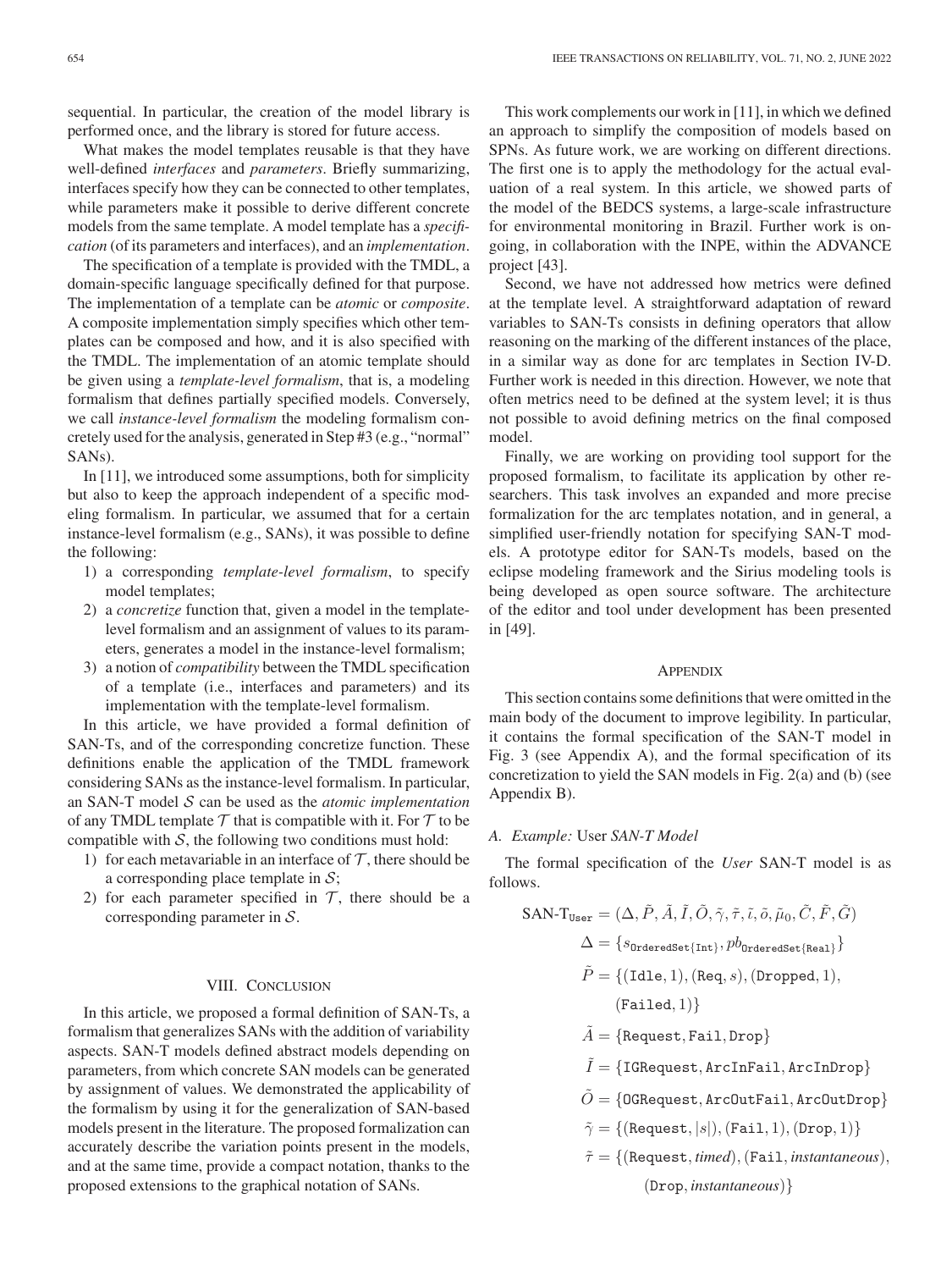$\tilde{\iota} = \{(\text{IGRequest}, \text{Request}),\}$ (ArcInFail, Fail), (ArcInDrop, Drop)}  $\tilde{o} = \{$ (OGRequest, Request), (ArcOutFail, Fail), (ArcOutDrop, Drop)}  $\tilde{\mu}_0(\xi) = \mu'(\tilde{p}) \; \forall \xi \; | \; \mu'(\tilde{p}) = \begin{cases} f^1, & \text{if } \tilde{p} = \text{Idle} \\ f^0, & \text{otherwise.} \end{cases}$  $\tilde{C} = \{\tilde{C}_{\text{Request}}, \tilde{C}_{\text{Prop}}, \tilde{C}_{\text{Fair}}\}$  (20)  $ilde{C}_{\text{Request}}(\tilde{\mu}, i, \xi) = \begin{cases} Val_{\xi}(pb_i) \text{ if } 1 \leq i \leq |s| \\ 0 \text{ otherwise.} \end{cases}$  $\tilde{C}_{\text{Drop}}(\tilde{\mu}, i, \xi) = \tilde{C}_{\text{Fair}}(\tilde{\mu}, i, \xi) = \begin{cases} 1, & \text{if } i = 1 \\ 0, & \text{otherwise.} \end{cases}$  $\tilde{F} = \{ \tilde{F}_{\text{Request}} \}$ 

 $\tilde{G} = \{\tilde{G}_{\text{Request}}, \tilde{G}_{\text{Prop}}, \tilde{G}_{\text{Fail}}\}.$  (19) In the reference model presented in [47], the firing time of the

Request activity is regulated by a *uniform* distribution, thus  $F_{\text{Request}}$  is set accordingly. None of the activities are reactivating, that is,  $\tilde{G}_{\text{Request}} = \tilde{G}_{\text{Fair}} = \tilde{G}_{\text{Drop}} = \emptyset$ , or, in other words, the set of reactivating markings is empty.

# *B. Example: Instances of the* User *SAN-T*

We define two different assignment functions,  $\xi_{\tt UserInternal}$ and  $\xi_{\text{UserPress}}$ , which will result in the generation of the following two SAN instances:

$$
\xi_{\text{UserInternal}} = \{ (s, \{1, 6, 7\}), (p, \{0.7, 0.2, 0.1\}) \}
$$

$$
\xi_{\text{UserPress}} = \{ (s, \{3, 7\}), (p, \{0.6, 0.4\}) \}. \tag{20}
$$

The generation of the two instances follows a similar process, and for this reason, we show only one of them in details. The SAN model *UserInternal* is derived by the template– assignment pair  $(S<sub>User</sub>, \xi<sub>UserInternal</sub>)$ , resulting in the following SAN model, where  $\texttt{ActivityName}(k)$  denotes the kth case of the (concrete) activity ActivityName.

$$
SANUserInternal = (P\xi, A\xi, I\xi, O\xi, \gamma\xi, \tau\xi, \iota\xi, o\xi, \mu0\xi,\nC\xi, F\xi, G\xi)\nP\xi = {Idle1, Req1, Req6, Req7,\nDropped1, Failed1}\nA\xi = {Request, Fail, Drop}\nI\xi = {IGRequest, ArcInFail, ArcInDrop}\nO\xi = {OGRequest1, OGRequest2, OGRequest3,\nArcOutFail, ArcOutDrop}\n
$$
\gamma^{\xi} = {(Request, 3), (Fair, 1), (Drop, 1)}
$$
$$

$$
(\text{Drop}, instantaneous)\}
$$
\n
$$
\iota^{\xi} = \{(\text{IGRequest}, \text{Request}), (\text{ArcInFair}, \text{Tail}, \text{Tail})\}, \text{ (ArcInProp, Drop)}\}
$$
\n
$$
o^{\xi} = \{(\text{OGRequest}_1, \text{Request}(1)), \text{ (OGRequest}_2, \text{Request}(2)), \text{ (OGRequest}_3, \text{Request}(3)), \text{ (ArcOutTail}, \text{Tail}(1)), \text{ (ArcOutDrop, Drop}(1))\}
$$
\n
$$
\mu_0^{\xi}(p) = \begin{cases} 1, \text{ if } p = \text{Id}e_1, \\ 0, \text{ otherwise.} \end{cases}
$$
\n
$$
C^{\xi} = \{C_{\text{Request}}, C_{\text{Drop}}, C_{\text{Tail}}\}
$$
\n
$$
C_{\text{Request}}(\tilde{\mu}, i) = \begin{cases} 0.7, \text{ if } i = 1 \\ 0.2, \text{ if } i = 2 \\ 0.1, \text{ if } i = 3 \\ 0, \text{ otherwise.} \end{cases}
$$
\n
$$
C_{\text{Drop}}(\tilde{\mu}, i) = C_{\text{Tail}}(\tilde{\mu}, i) = \begin{cases} 1, \text{ if } i = 1 \\ 0, \text{ otherwise.} \end{cases}
$$
\n
$$
F^{\xi} = \{F_{\text{Request}}, G_{\text{Drop}}, G_{\text{Tail}}\}. \tag{21}
$$

 $\tau^{\xi} = \{$ (Request, *timed*), (Fail, *instantaneous*),

Elements  $F^{\xi}$  and  $G^{\xi}$  are not discussed in details, since their derivation is straightforward for this model. Also, as discussed before, there are no reactivation markings, and therefore, the functions  $G_{\text{Request}}$ ,  $G_{\text{Drop}}$ , and  $G_{\text{Fair}}$  are in this case the empty function.

According to (12), the number of concrete output gates that are generated from each output gate template is given by Val<sub>ξ</sub>( $\tilde{\gamma}(\tilde{a})$ ), where  $\tilde{a}$  is the associated activity template. In our case,  $\text{Val}_{\xi_{\text{UserInternal}}}(\tilde{\gamma}(\text{Request})) = 3,$  and therefore, three output gates are created: OGRequest<sub>1</sub>, OGRequest<sub>2</sub>, and  $OGRequest<sub>3</sub>$ . Each of these output gates is connected to the corresponding case of the Request activity [see  $o^{\xi}$  in (21)].

The definition of each output gate, in terms of its input places and output function, is obtained by (11). For the *UserInternal* instance, they are defined in (14).

#### **REFERENCES**

- [1] D. M. Nicol, W. H. Sanders, and K. S. Trivedi, "Model-based evaluation: From dependability to security," *IEEE Trans. Dependable Secure Comput.*, vol. 1, no. 1, pp. 48–65, Jan.–Mar. 2004.
- [2] J. Coplien, D. Hoffman, and D. Weiss, "Commonality and variability in software engineering," *IEEE Softw.*, vol. 15, no. 6, pp. 37–45, Nov./Dec. 1998.
- [3] J. van Gurp, J. Bosch, and M. Svahnberg, "On the notion of variability in software product lines," in *Proc. Work. IEEE/IFIP Conf. Softw. Architecture*, 2001, pp. 45–54.
- [4] A. Bondavalli, S. Bouchenak, and H. Kopetz, Eds., *Cyber-Physical Systems of Systems - Foundations - A. Conceptual Model and Some Derivations: The AMADEOS Legacy, (Programming and Software Engineering)*, vol. 10099. New York, NY, USA: Springer, 2016.